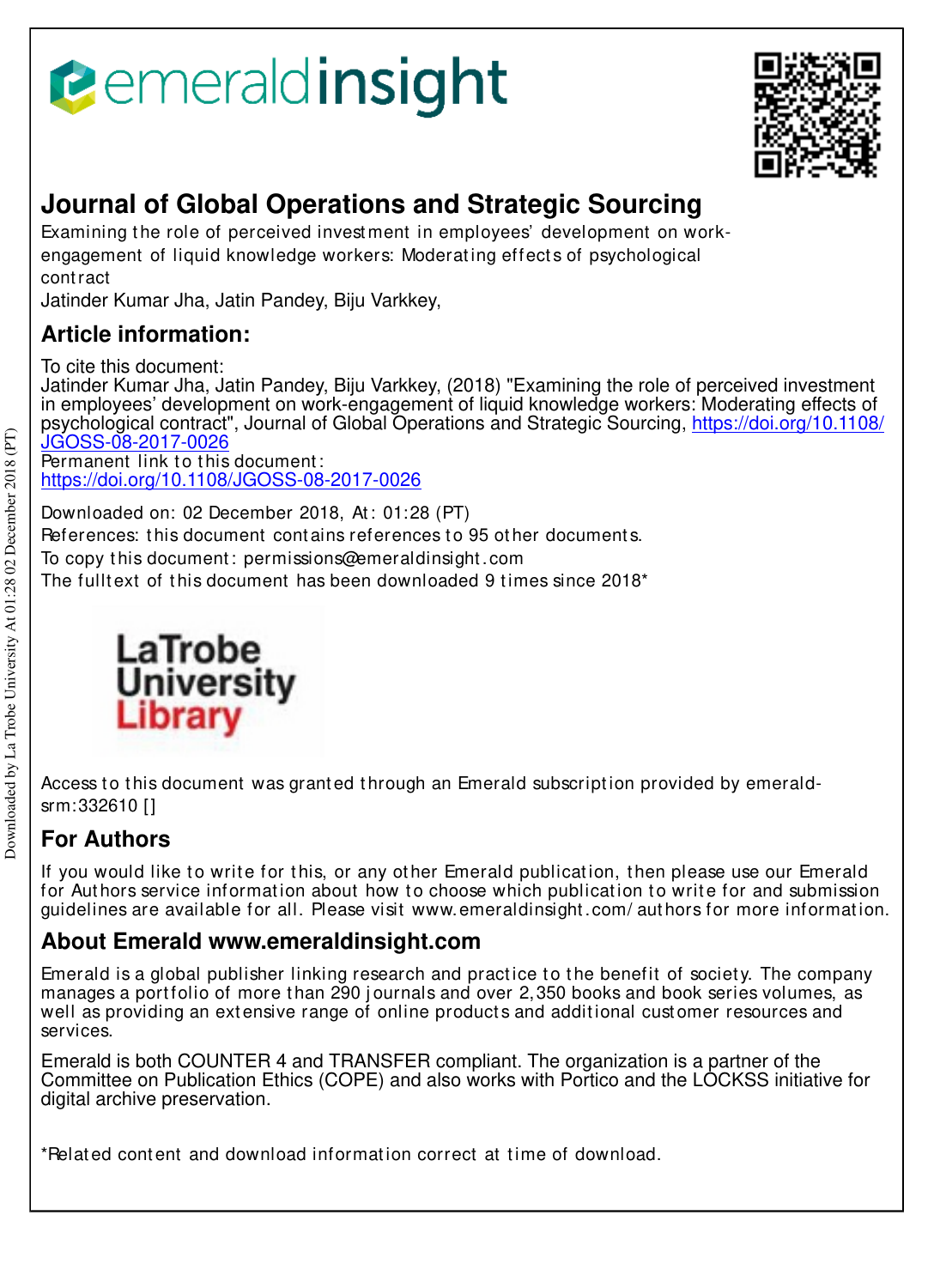# Examining the role of perceived investment in employees' development on work-engagement of liquid knowledge workers Moderating effects of psychological contract

Jatinder Kumar Jha Human Resources Management Area, XLRI- Xavier School of Management, Jamshedpur, India

Jatin Pandey

Organizational Behaviour and Human Resources Area, Indian Institute of Management Kozhikode, Kozhikode, India, and

## Biju Varkkey

Human Resources Management Area, Indian Institute of Management Ahmedabad, Ahmedabad, India

#### Abstract

Purpose – This paper aims to examine the relationship between perceived investments in employees' development (PIED) on work engagement and the moderating effects of psychological capital on this relationship for liquid knowledge workers, employed in the Indian cutting and polishing of diamond industry (CPD).

**Design/methodology/approach** – A questionnaire composed of established scales was administered to 134 liquid knowledge workers. Having established convergent and discriminant validity using structural equation modelling, the model was further analysed using the Process macro to check for direct and moderating effects.

Findings – The research findings suggest that the perceived investment in employee development and psychological contract enhancement (relational and transactional) made by CPD units for liquid knowledge workers positively influenced their work engagement level. The study also finds that relational contract (not transactional contract) positively moderates the relationship between perceived investment in employee development and work engagement.

Research limitations/implications – This is a cross-sectional single source study; future studies could look at longitudinal and multisource perspective.

**Practical implications** – The study presents a "star matrix of engagement" that guides the application of the two strategies of perceived employee development and psychological contract enhancement for liquid knowledge workers. This has implications for design and implementation of human resource management practices and policies for employee management.

**Originality/value** – The study makes significant contributions to existing literature on antecedents of work engagement of liquid knowledge workers by examining the direct and moderating influences.

Keywords Quantitative, Employee management, Indian cutting and polishing of diamond (CPD) industry, Liquid knowledge workers, Liquid workforce, Perceived investment in employee development (PIED), Relational psychological contact, Transactional psychological contract, Work engagement, Highly skilled work force, Training

Journal of Global Operations and Strategic Sourcing © Emerald Publishing Limited 2398-5364 DOI 10.1108/JGOSS-08-2017-0026

Paper type Research paper

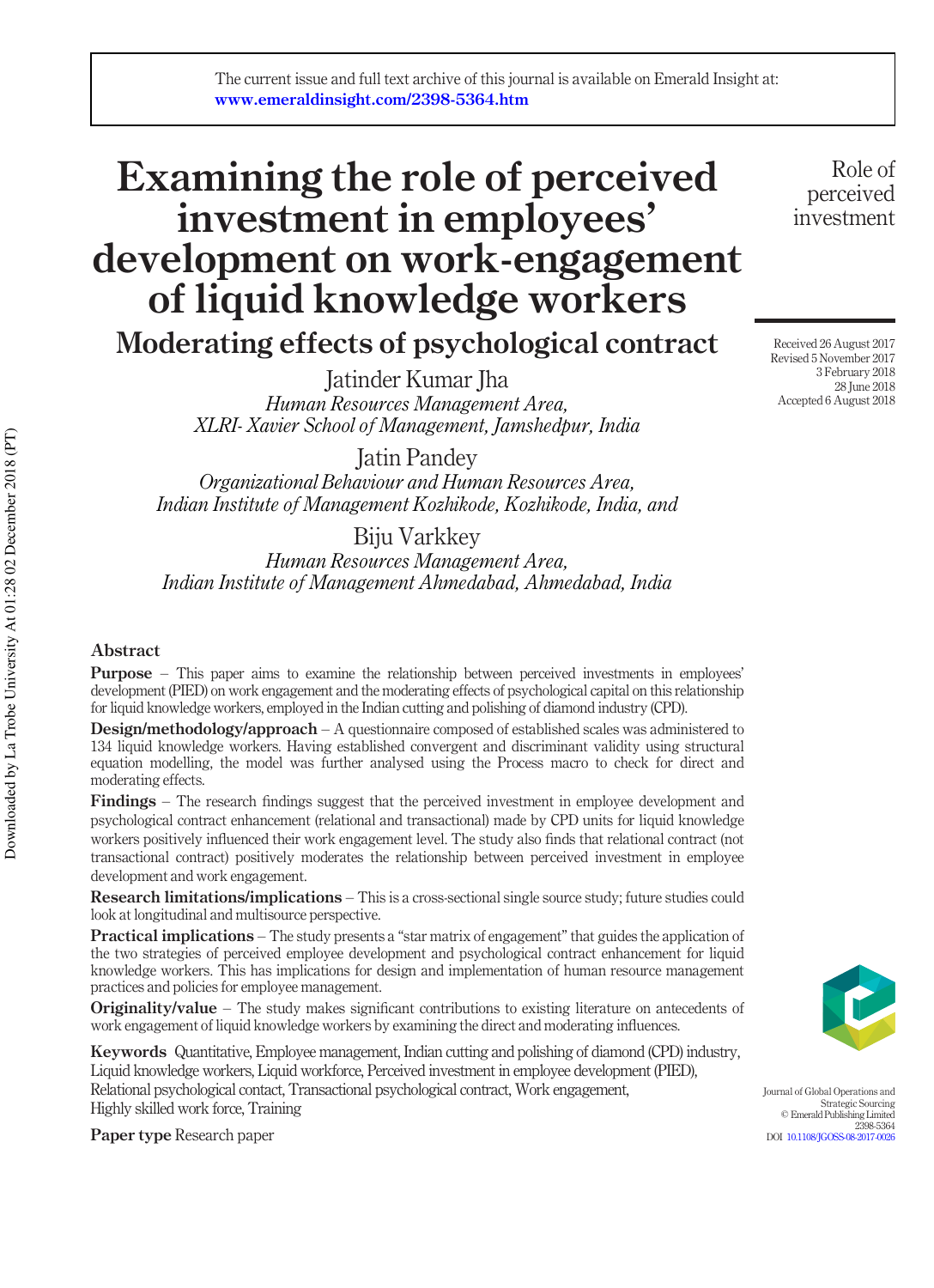#### Introduction **IGOSS**

Enhancing employee engagement has remained the key focus area of organizations, as it has the potential to impact numerous individual and organizational outcomes, such as lower turnover intentions (Allen *et al.*, 2003) and greater organizational performance (Whitman et al., 2010). Practices within human resource management (HRM) have been identified to be among the most important factors enhancing work engagement of employees (Bal *et al.*, 2013); however, most of these studies have been conducted with permanent employees. How these practices influence the work engagement of liquid knowledge workers has not been adequately studied so far and thus warrants attention.

"Liquid workers" is an umbrella term defining the category of workers with nonstandard work contracts, including part-time workers, freelancers and casual workers (Naik, 2016). Liquid knowledge workers are employed for a job that requires acquisition and application of knowledge as a part-timer, a freelancer or a casual worker (Robbins et al., 2008). The number of liquid workers in Scandinavian and European countries, for instance, has doubled just within the past two decades and developing countries too have witnessed a sharp increase in the number of liquid workers (ILO, 2012). It is this distinct nature of liquid knowledge workers, separating them from conventional workers, which calls for an in-depth analysis in terms of the antecedents and consequences of their work engagement.

Outsourcing to India has been a common trend because of better organizational outcomes (Jain and Natarajan, 2011; Sharda and Chatterjee, 2011). Fontinha et al. (2014) recently studied the impact of training on the commitment of the outsourced skilled temporary workers in information technology firms, suggesting that training the outsourced employees influences their commitment to the organization positively in terms of fulfilling relational psychological contract. Studies have suggested that training or investment in employee development is an important HRM practice that influences the commitment level of the employees (Choi and Yoon, 2015); this is because employees reciprocate positively through higher engagement levels and commitment on seeing developmental investments made by the organizations (Bal *et al.*, 2013). However, the direct relationship of this development effort and the moderators for this relationship has not been extensively studied. This provides the motivation to examine the impact of perceived development investment in liquid employees on their work engagement.

Although quite a few studies have been conducted even in the Indian context that explore antecedents and outcomes of work engagement (Agarwal, 2016; Bhatnagar, 2012; Biswas et al.2013; Gupta and Kumar, 2015), none of them have specifically focused on the liquid knowledge workers. These studies however have acknowledged the importance of a development climate within an organization to improve work engagement of employees at the workplace (Chaudhary and Rangnekar, 2017; Kuvaas and Dysvik, 2010). Chaudhary et al. (2012) for instance suggested that human resource development (HRD) climate does positively influence the work engagement of the employees as it provides them with opportunities to acquire new skills and practice them at workplace, thus in turn enhancing their work engagement level. In addition to developmental opportunities, fulfilment of psychological contract has emerged as another factor influencing work engagement (Biswas et al., 2013). The organizational support theory states that employees view the actions of its agents such as managers as intentions of their respective organizations (Rhoades and Eisenberger, 2002; Aselage and Eisenberger, 2003). HR practices such as investment in employees' development reflects an organization's commitment towards them (Settoon *et al.*, 1996), thereby making them feel wanted and "special" and signalling that their contributions have been noticed and are valued by their organization. Simply put, employees tend to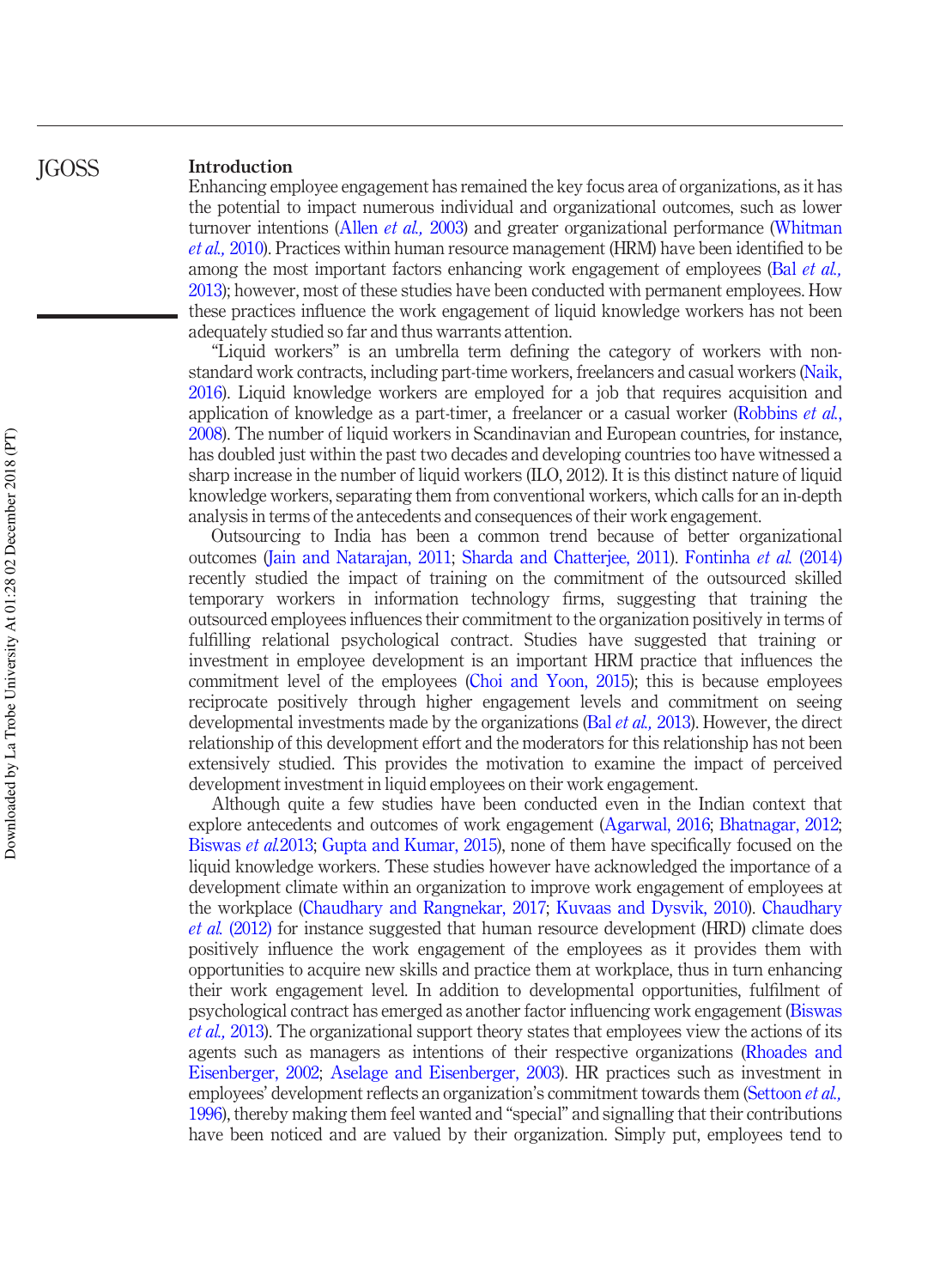perceive their psychological contract as fulfilled; hence, they display a high level of work engagement at the workplace (Biswas *et al.*, 2013).

Not many studies exist, however, that examine the antecedents of work engagement of liquid knowledge workers. However, it has become a necessity in today's time for organizations to engage liquid worker in general and liquid knowledge workers in particular. Many organizations hire them because they require the specific skills that these workers possess to be used for specific periods, and there is a scarcity of such skills in the market. In a study on global employee engagement by White (2011), engagement was reported as being a major factor by the Indian executives in influencing their job satisfaction level; 23 per cent of the Indian executives rated development opportunities and training to be the most important factor in enhancing their performance level.

Our study focuses on liquid knowledge workers (i.e. those possessing tacit knowledge), as their presence is increasingly felt in different sectors/organizations, different ways need to be explored to engage them to use their potential to the fullest and in turn to capitalize on the benefits associated with hiring them. Informed by the existing literature, which states that development of employees brings the desired change in employees' attitude and behaviour (Bal et al., 2013; Fontinha et al., 2014), our study adds to the literature by looking into the impact of investment on employee development on employee engagement in the context of liquid knowledge workers. Generally, most organizations invest less in liquid employees as compared to permanent employees, though the former have been gradually occupying a larger share of the employee strength. It would be interesting, therefore, to investigate how liquid knowledge workers respond to the developmental investments made by the organizations. More specifically, our study targets liquid knowledge workers in the CPD industry of India to examine the relationship.

We examined the moderating effect of psychological contract on the relationship between perceived investments in development of liquid knowledge workers *vis-à-vis* their work engagement. Psychological contract to a large extent dictates the impact of employers' initiatives as regards the attitude and behaviour of the employees; it refers to the employees' belief in mutual obligations between an individual and employer (Rousseau and Tijoriwala, 1998). More often than not, employees have certain "unstated" expectations from the employers which are unwritten in employment contracts; fulfilment of these very expectations has been found to be positively related to affect employee organizational commitment (Fontinha *et al.*, 2014) and work engagement (Bal *et al.*, 2013). Two types of psychological contracts have been widely discussed in existing studies – relational and transactional psychological contract (Rousseau, 1995). Relational psychological contract refers to employees' expectations including stability within the organization and a concern for personal well-being. Transactional psychological contract, on the other hand, has more to do with obligations of settling narrow duties with limited involvement, thereby reflecting the transitory nature of the relationship.

Traditionally, given the nature of employment relationship (i.e. fixed, short term and routine), non-permanent workers have been found to have minimal expectations (they prefer economic exchange) from the employer, which means that the contract is more transactional (Rousseau, 1995), as they possess tacit knowledge and are hired mostly for technical or specialized jobs requiring some degree of skill formation. However, our paper highlights that the contract such workers have with the employer is both transactional and relational and both play an important role in affecting work engagement. We argue and justify that investments made in the development of liquid knowledge workers in effect increases their expectations from the employer, which eventually results in the development of a relational psychological contract. In addition, we also examine the moderating role of psychological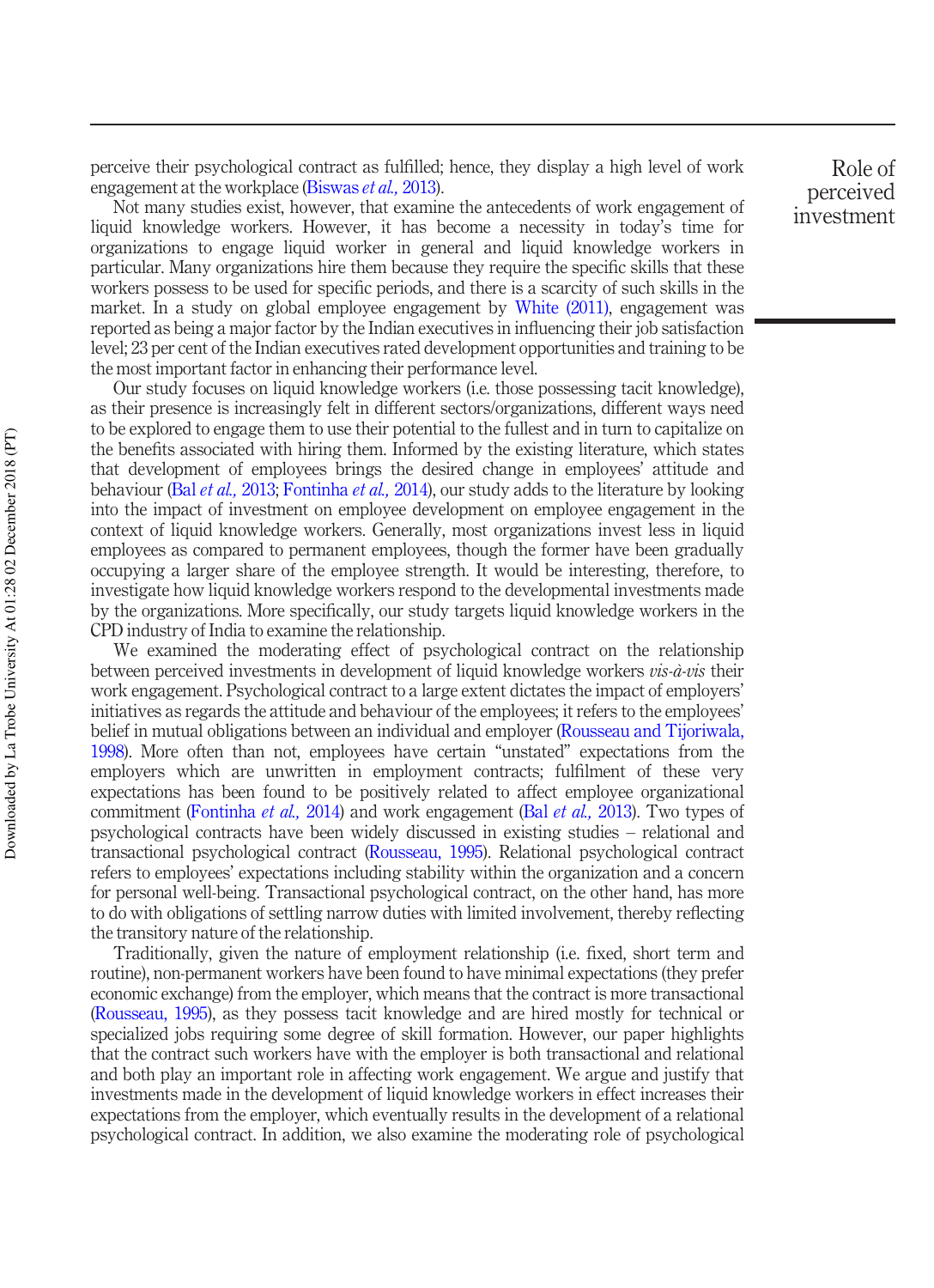**IGOSS** 

contract on the relationship between investments in development of liquid knowledge workers  $vis-\hat{a}-vis$  their work engagement.

#### Context of the study

The study was conducted with the Indian CPD units based in Surat, Gujarat, India. The CPD industry is one of the fastest growing industries in India, contributing around 6 to 7 per cent of the country's gross domestic product (India Brand Equity Foundation, n.d.). The diamond industry is highly labour intensive, and the Indian CPD units specifically employ around 850,000 employees in India. The Indian CPD firms are concentrated mainly in Surat (also known as the "Diamond City" of India) in the state of Gujarat. While globally the Indian polished diamonds are in high demand, this industry is currently facing an acute shortage of skilled workforce. The Gems and Jewellery Skill Council of India (GJSCI, which is the nodal entity for skill development for the Indian Gems and Jewellery industry) has aimed to train, skill and up-skill 4.07 million workers by 2022 (Indian Mirror, n.d.). Most of the CPD units are owned by the members of the Kathiyawadi community who are known to provide better employment and working conditions to their employees. As a matter of fact, employees working with this community are treated as members of the owners' extended family, irrespective of the nature of employment (temporary vs permanent; Rao, 2009). What distinguishes this industry and community is that despite globalization, this industry has consciously avoided a blind adoption of western managerial principles and has preferred to operate on strong community-based affiliations with workers blended with unique management practices. Most of the CPD entrepreneurs follow a "paternalistic" style to manage the firm, discouraging formalization of working conditions and trade union formations (Varkkey and Kumar, 2013).

The Indian diamond industry comprises of many small and medium CPD units and a few big CPD enterprises. Employment conditions vary with the firm size and capacity. For instance, large CPDs offer workers a better salary and working conditions with elaborate welfare and incentive schemes (Rao, 2009). Small, informal CPDs, on the other hand, engage a few workers who are subcontracted by large players. However, regardless of the size of the CPD, a large number of workers are hired on semi-permanent basis due to the seasonal nature of work (Breman, 1996). For instance, global demand for finished diamonds is highest during Christmas and delivery to the customers (jewellery manufacturers) need to be finished by September/October; the next batch of customer orders start after New Year. Hence, between delivery and new order receipt for the next season, the CPD units have limited work. As a practice, during the peak season temporary workers are hired to fulfil the demand. So, most CPDs operate at full capacity for about nine months, followed by six to eight weeks of unpaid festival break during Diwali, typically October/November (Vyas, 2007).

As most of the CPD units are small- and medium scale enterprises, they cannot retain (owing to high costs involved) skilled workforce for the whole year, so employing them on temporary basis has in fact become the norm in this industry. Though the workers are not permanently employed, many CPDs treat them as permanent employees and the same worker keeps returning season after season. Of late, owing to the global recession and a fall in demand, a large section of the workers were laid off mid-season, which caused significant hardships and social upheavals; however, a few large firms went against the trend and held on to their employees (Varkkey and Kumar, 2013). Varkkey and Kumar (2013) in their case study of four CPD units found that workers were given social security benefits, that is, employee state insurance (ESI), paid leaves, provident fund and gratuity. In some CPDs, there are workers' representatives in the management through works committee that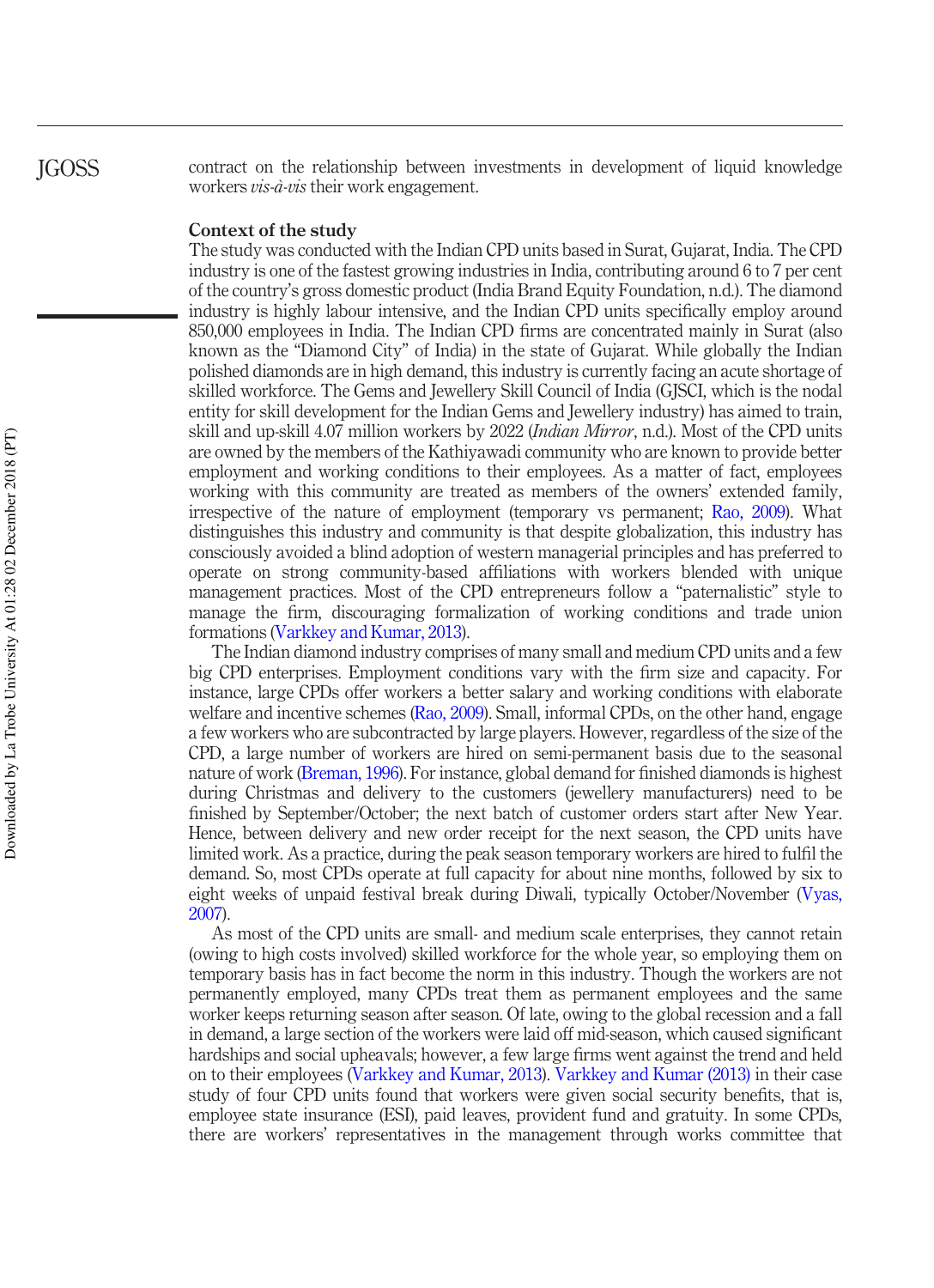discuss work-related problems of the workers with the management and also suggest possible actions. In addition, medical insurance for the workers along with their family members, scholarships to meet the educational expenses of their children, annual bonus, loan facilities and complimentary lunches are provided by the CPDs. Workers can directly interact with the head of the unit to discuss their work-related or personal problems. The paternalistic style of managing human resources prevails even during bad times in CPD units; for instance, during the recession in 2008, despite poor financial conditions of several CPD units, lay-off was the least preferred option to cut and thereby justify costs. Varkkey and Kumar (2013) even found that some of the CPD units used this time for enhancing the skills of their low performing workers through various mentoring and training sessions rather than laying them off. During periods of low demands, the workers were instructed to go slow to master the polishing and cutting skill. Working hours were reduced to four, fringe benefits were suspended with workers' consent, but most importantly, their employment was protected. Unit heads interacted with the workers during these troubled times to reduce their anxiety and to explain the current scenario. All these actions were positive signals sent out to the workers, who in turn responded faithfully by supporting the company sail through bad times by enhancing their technical skills and surrendering fringe benefits. During the field visits, we observed that through the paternalistic style of functioning, the CPD units have managed to develop relational psychological contract with their workers; and through fulfilment of employment conditions, the transactional psychological contract was also fulfilled.

The CPD worker's job is very monotonous; they need to sit long hours to handle the rough diamond for cutting and polishing. At the same time, the work intensity and precision required is very high. CPD owners also believe that the work is artistic in nature, and the human hand in shaping the diamond cannot be substituted by technology. The price of the final polished diamond depends upon the perfection in the cut, which in turn is dependent upon the tacit knowledge and expertise of the "artist" worker (Varkkey and Kumar, 2013). Therefore, workers employed for cutting and polishing diamonds could be referred to as knowledge workers, who are strategic assets for their respective firms as their knowledge help the CPD charge a premium to the clients; hence, their contribution towards the success of the firm.

#### Theoretical background and development of hypotheses

## Perceived investment in employee development and work engagement: social exchange perspective

Perceived investments in employee development (PIED) is directly related to the employees' perception of their employers' commitment to their personal and professional growth, by which the employer facilitates their learning as well as development of new skills and competencies (Lee and Bruvold, 2003). It is only when the employee perceives this commitment from the employer that he/she feels obligated to the organization, motivating him/her to work harder to support the organizational effectiveness (Lee and Bruvold, 2003). HRM literature suggests that developmental HR practices such as training increases the ability and motivation of employees to perform well (Kuvaas, 2008; Zaleska and De Menezes, 2007) by enabling them to develop unique, inimitable and non-substitutable competencies, lending a definite and sustained competitive advantage (Barney, 1991; Dessler and Varkkey, 2015). Further, findings by Xanthopoulou *et al.* (2007) assert a positive association between HRD practices (training, development and learning opportunities) and work engagement.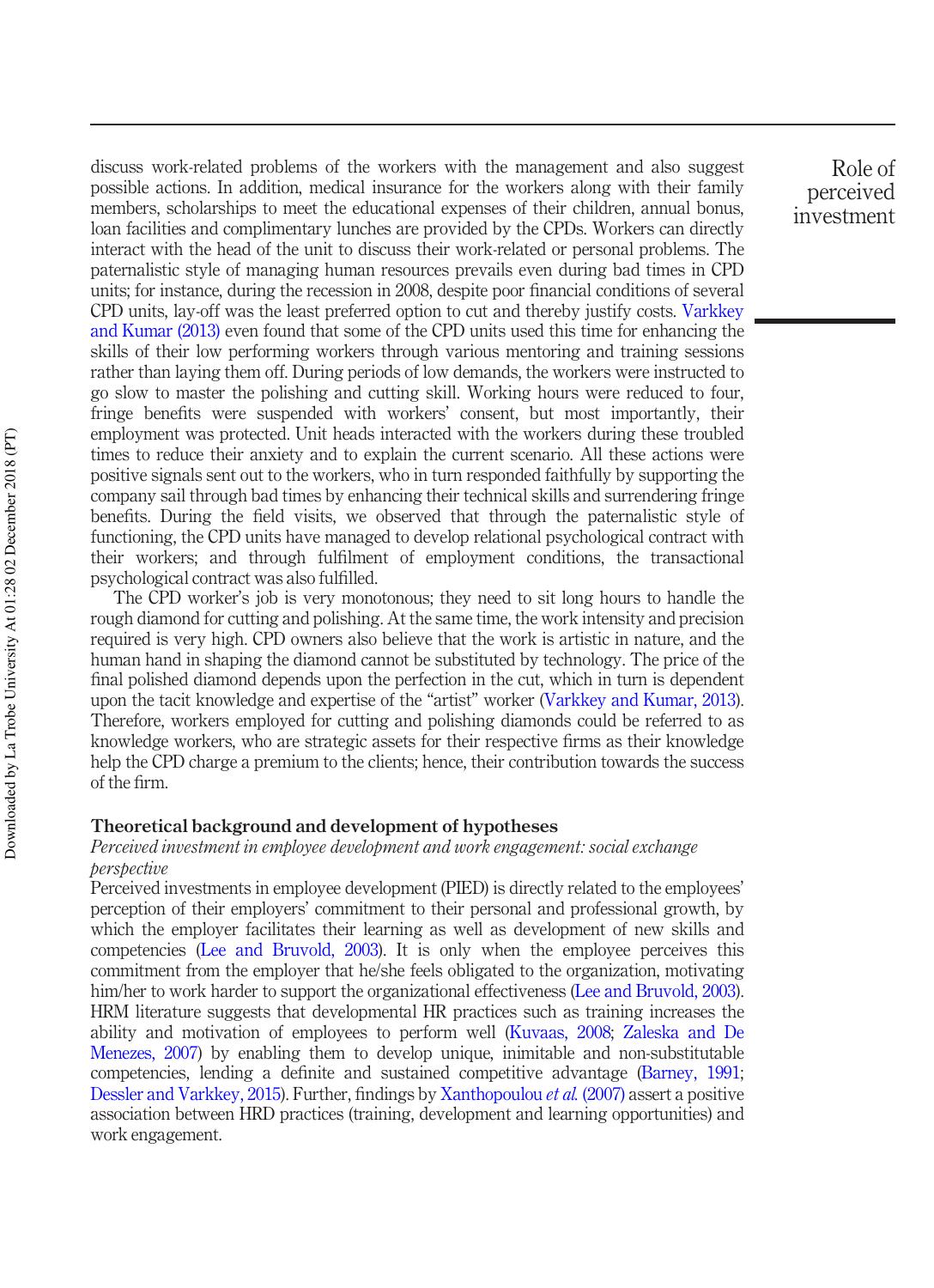**IGOSS** 

Diamond industry works in a highly volatile business environment. Coupled with rapidly evolving technology, it has compelled the CPD units to invest more and more in employee development, albeit the fact that a large chunk of the employee workforce comprises liquid knowledge workers, which is due to the seasonal nature of this industry. Traditionally, liquid workers have been employed for low-wage and low-impact positions (Kalleberg, 2000), but in the Indian CPD industry, these very workers possess specialized knowledge and hold key positions in organizations and thus are often considered as strategic assets critical to the performance of the organization and provide a competitive advantage for the future sustainability of the organization. One could use the social exchange theory (Blau, 1964) here to view this relationship in perspective, that is, between the perceived investments in liquid knowledge workers for their individual development vis- $\dot{a}$ -vis their work engagement levels. The theory suggests "norm of reciprocity" as the heart of any social exchange relationship (Blau, 1964); in other words, people enter into a "giveand-take" relationship when they voluntarily act in favour of another party with the expectation that this favour would be returned. It is thereby that organizations which invest in the development of temporary workers almost compels them to feel obligated to the organization and reciprocate regardless of their tenure and nature of employment (short term vs long term). From the investor (i.e. employer in this case) perspective, these investments are primarily made to create a culture of a dynamic work environment, which subsequently results in the organization making continuous developments, economically and otherwise (Kanter, 2003). This is true and applicable to the diamond industry as well. As stated earlier, the success of CPD units largely depends upon the design (cut) and polish of the diamonds (Varkkey and Kumar, 2013). Liquid knowledge workers thereby have to be equipped with new skills at regular intervals due to evolving technology, gadgetry, etc., just to remain "top notch" and, most importantly, relevant. Thus, drawing on assumptions of the social exchange theory and existing studies, we expect a positive relationship between PIED and work engagement of liquid knowledge workers, leading to the first hypothesis:

H1. Perceived investment in employees' development (PIED) is positively related to work engagement of liquid knowledge workers.

#### Psychological contract

Psychological contract is the perception of an individual about the exchange relationship between employees and firms (Rousseau, 1995). It is an unwritten contract, which includes behavioural expectations that are not explicitly mentioned in the formal, legal employment contract and which are very important for employee–employer relationship (Millward and Hopkins, 1998; Rousseau, 1990). Generally speaking, an individual forms perceptions, beliefs, expectations and obligations about employee–employer relationship based on the promises made by organizations or someone acting on their behalf such as managers, recruiters or owners, which in turn guide his/her behaviour within the organization (DelCampo, 2007). Being the first and primary point of contact at the initial stages, HR managers play a very important role in forming those expectations, perceptions and beliefs about the employment relationship. Often, to acquire the best talent, HR managers tend to exaggerate the benefits of HRM practices, which in turn increase the employees' expectations (Grant, 1999).

#### Psychological contract and work engagement

Temporary/liquid workers such as contract workers or agency contracts are typically hired for a limited period. Just like the employment relationship between permanent workers and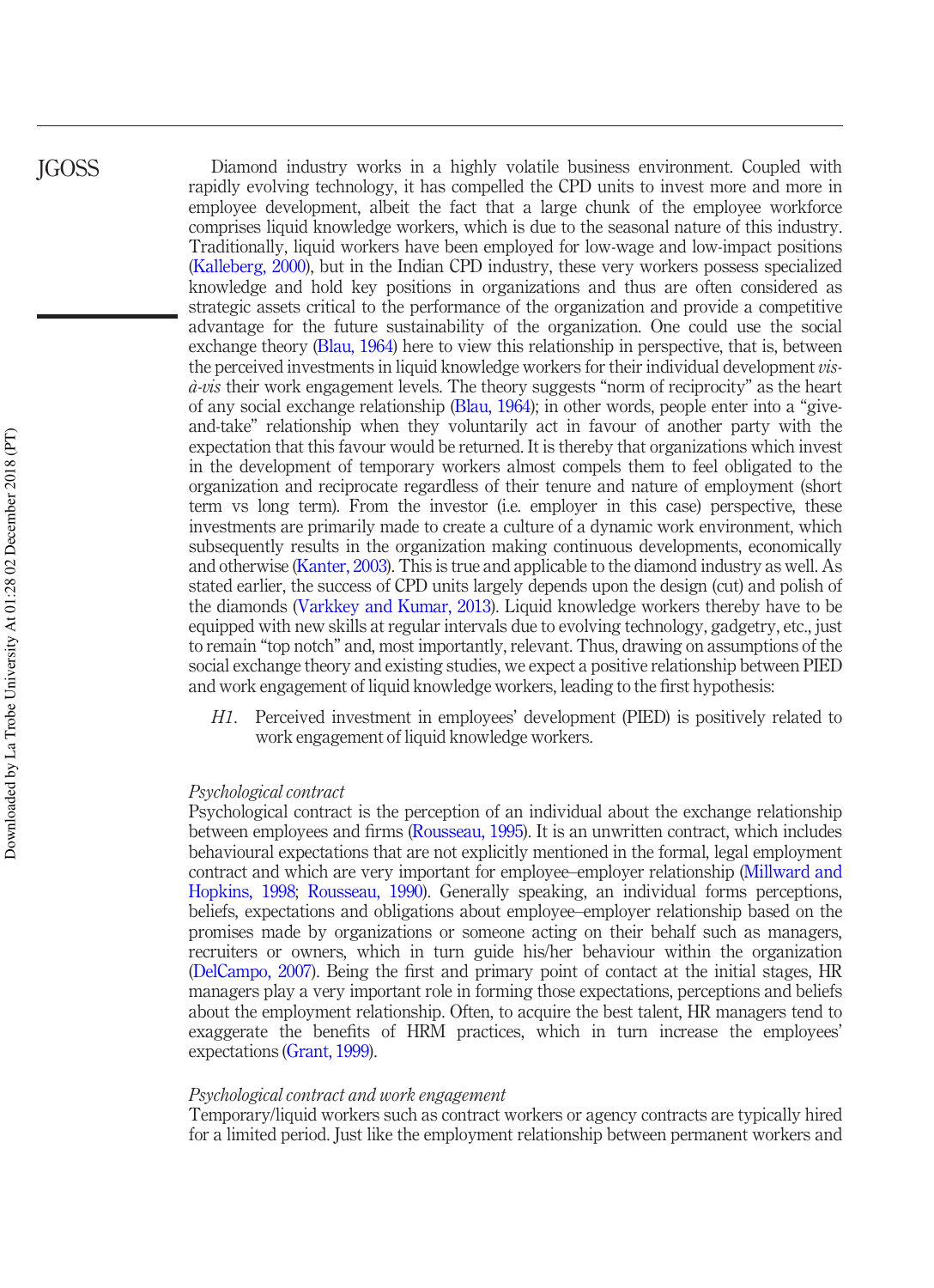their employers, the exchange relationship between temporary workers and their employer is also based on "norm of reciprocity" to create and maintain a balanced relationship (Wu et al., 2006). The workers' behaviour and attitude regardless of them being permanent or temporary maybe predicted from the norm of reciprocity between the employee and the employer (Blau, 1964). De Jong et al.  $(2009)$  found that temporary employees form a psychological contract based only on a few mutual promises in comparison to permanent workers. The fulfilment of workers' promises was higher in temporary workers than in permanent workers. Existing studies have shown that fulfilment of psychological contract may be more strongly related to work-related outcomes than simple promises for the future (Lambert et al., 2003).

As the temporary workers are hired with economic motives such as to meet the seasonal demands and reduce labour cost, they develop transactional psychological contract, while permanent workers hold a more relational psychological contract (Rousseau, 1995). Transactional psychological contracts are based on economic exchanges while relational contract are based on both economic and socio-emotional exchanges. Thus, psychological contract of temporary workers has less promises by the employer  $vis\cdot\dot{a}\cdot\dot{v}\cdot\dot{s}$  that of permanent workers (De Jong et al., 2009).

Our study hinges on the argument that liquid knowledge workers in Indian CPDs hold both relational and transactional psychological contracts. They prefer to encash their skills through mobility of employment, use the window of work available for earning maximization and are more interested in the fulfilment of expectations related to economic exchange. Fulfilment of basic employment conditions such as good salary, clear work instructions and simple employment conditions may be the icing on the cake and thereby would delight them.

Another reason to enter into a transactional psychological contract in a developing nation like India with a larger population is to maximize the economic benefits for one's contributions; the rest comes later. When the demand for liquid knowledge workers' skills are high, they encash those skills by working for more than one unit during peak seasons, thereby holding a transactional relationship with their employers as opposed to permanent workers who are tied to only one employer. Due to absence of laws that secure temporary workers, they have fewer expectations when compared to permanent employees, and employers can easily fulfil their wishes or the promises made to them. They in turn feel obligated to reciprocate through enhanced level of work engagement. Thus, drawing on the assumptions of the social exchange theory again, our study does reveal a positive relationship between transactional psychological contract and work engagement of liquid knowledge workers, which leads to the next hypothesis:

H2. Transactional psychological contract is positively related to the work engagement of the employees.

Having looked into the relationship of one facet of psychological contract (i.e. transactional psychological contract with work engagement), it is important to look at the other (i.e. relational psychological contract). The argument in support for relational psychological contract for liquid knowledge workers is that due to their knowledge and unique skill set, they are considered as strategic assets for an organization and thus receive better treatment from the employer, which may at times be even at par with received by the permanent employees, unlike liquid knowledge workers, who may be treated differently. Additionally, in Indian organizations, especially in CPD units where employees (both permanent and temporary) are considered as members of an extended family, which increases the expectations liquid knowledge workers have from the employer, and they develop relational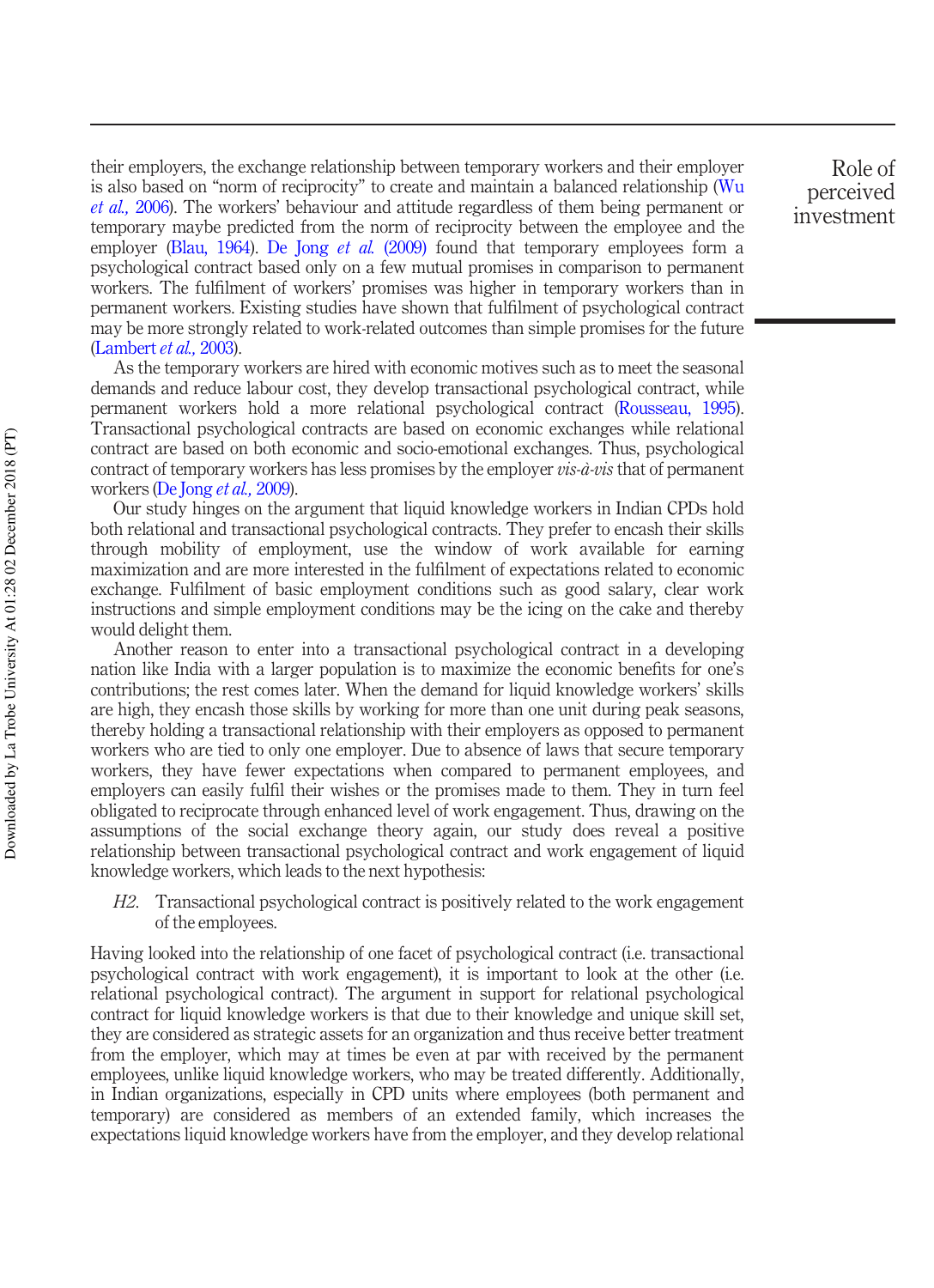psychological contract with employers. As stated earlier, the diamond industry in India is dominated by family-owned businesses and paternalistic management style is followed. Whether permanent or temporary, all employees are treated well (Varkkey and Kumar, 2013). Despite the effects of globalization, Indians still try to preserve traditions and sense of community (Shah, 2009). Business in India – especially the family-owned enterprises – thus has the features of both transactional and relational psychological contracts. Based on the assumptions of the social exchange theory, our study reveals that liquid knowledge workers have a relational contract to be engaged in the workplace, leading to the next hypothesis:

H3. Relational psychological contract is positively related to work engagement of the employees.

#### Moderating role of psychological contract

This paper argues for a hypothesized relationship between perceived investment in employees' development and work engagement  $(H1)$ , which in turn would be moderated by the fulfilment of relational and transactional psychological contract. In general, employees evaluate their contribution  $vis\cdot\hat{a}-vis$  the benefits received to assess whether their expectations have been fulfilled. Employment conditions (compensations, training, etc.) do play a critical role in the formation of psychological contract through communication of various benefits and promises to employees (Chambel and Castanheira, 2012). Employees compare what they were promised and have received (which is a subjective evaluation), and any mismatch between the two can lead to perceive a breach of psychological contract, which in turn may have many detrimental consequences for organizational outcomes (Morrison and Robinson, 1997). The concept of psychological contract is grounded in social exchange theory, which argues that different parties enter into a relationship when they both perceive it to be beneficial (Blau, 1964). Reciprocity is the basic tenet of exchanges between two parties (Gouldner, 1960), where both parties contribute to fulfil the expectations of the other (Tsui et al.,1997) and which results in an exchange-based good relationship.

Liquid knowledge workers feel confident about the organization they are working for as they not only fulfil the employment conditions but going beyond to help them to develop and hone their skills through sustained investments. The other big plus, which adds to their "faithfulness" towards the organization, is the opportunity to learn new skills, as well as update their existing skills, which gives them the added leverage. They not only add value and contribute towards the success of the current organization but also give them the chance of greater employability with other organizations in the same industry (Rousseau, 1995). This study therefore accedes to the fact that an investment made for the liquid knowledge workers' development would bring about greater improvements in their work engagement, especially if the transactional psychological contract is fulfilled, which leads to the next hypothesis:

H4. Transactional psychological contract moderates the positive relationship between perceived investment in employees' development (PIED) and work engagement of the liquid knowledge workers.

Relational contract, in contrast to transactional contract, includes both economic and socioemotional elements, where the relationship is long-term, open-ended and primarily aimed at developing the employee (Rousseau and Parks, 1993). Liquid knowledge workers having relational contract would perceive developmental investments as a means towards the fulfilment of their broader expectation, often beyond "documented" employment conditions (Rousseau, 1989) and hence would be motivated to work harder. This would consequentially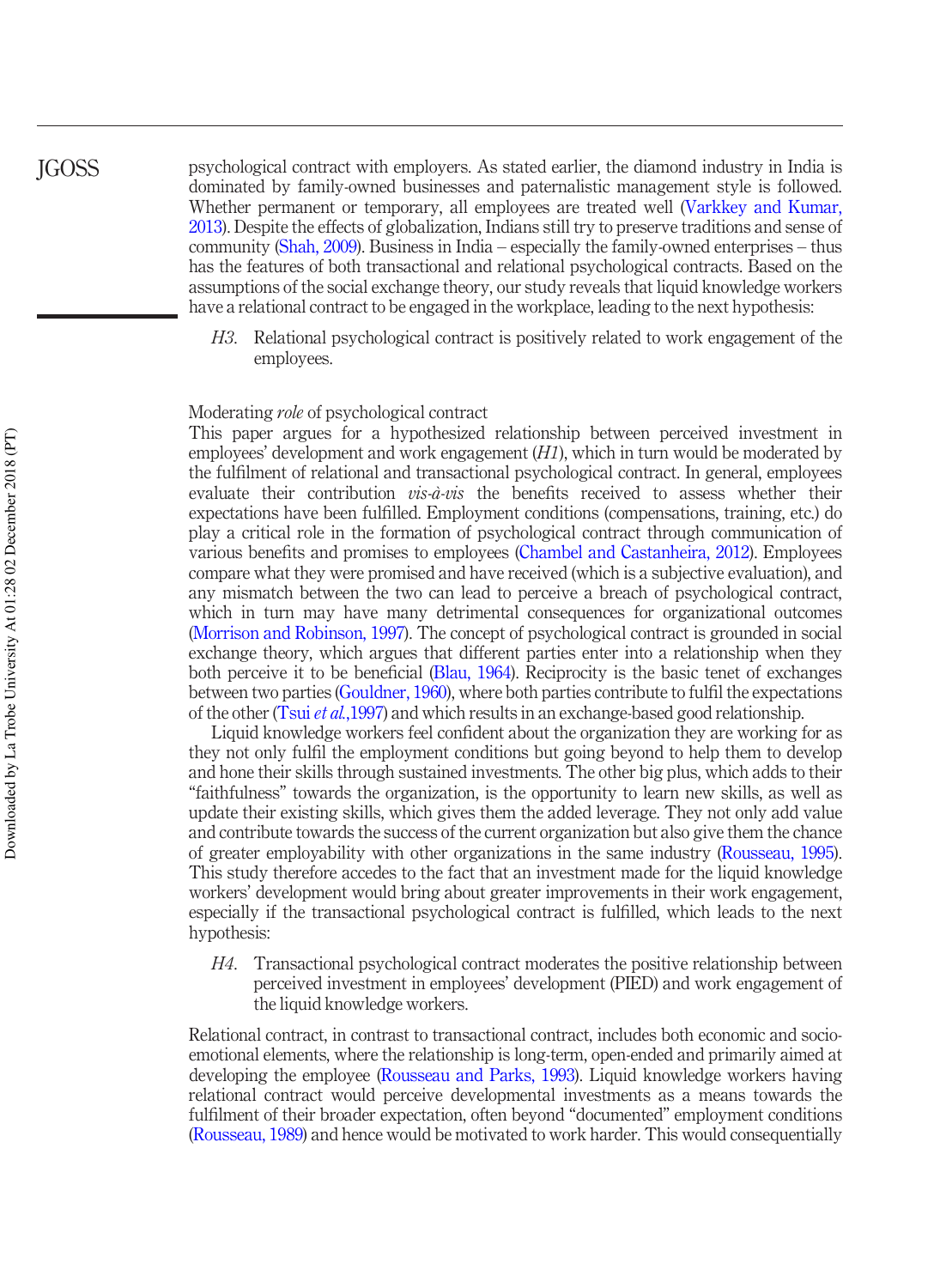would reflect in their enhanced work engagement levels. However, on the contrary, nonfulfilment of such expectations would most certainly result in withdrawal by the liquid knowledge workers (Cropanzano and Mitchell, 2005). By and large, training has been found to be one of the best valuable inducement offered by an organization, as it is an opportunity for the liquid knowledge workers to develop new skills and improve upon the existing ones (José Chambel and Sobral, 2011). However, one needs to also understand the organizational perspective: while it is acknowledged that liquid knowledge workers having relational psychological contract have expectations beyond the fulfilment of employment conditions and fulfilling those expectations can often be challenging for the organization. Therefore, investment in liquid knowledge workers' development reflects the concern and care of the organization towards their career and growth (Chambel and Castanheira, 2012), and they consider this as fulfilment of their expectations (Flood et al., 2001) and, hence, positive impact of perceived investment in employees' development on their work engagement becomes stronger. In other words, fulfilment of relational contract moderates this relationship. Therefore, it is hypothesized that:

H5. Relational psychological contract moderates the positive relationship between perceived investment in employees' development (PIED) and work engagement of the liquid knowledge workers.

#### Method

#### Participants and procedures

This study was conducted in the city of Surat, India. Surat is also known as the diamond capital of India. The authors of this study approached 223 CPD workers from Surat, out of which 196 workers agreed to be a part of the study. A questionnaire comprising established scales and anchored on seven points was administered out.

Out of the total 196 workers who agreed to take part in the study, 148 workers returned the questionnaire. Out of these, ten were incomplete and four responses were invalid as more than one response to a question were marked. Thus, 134 responses, all of which were from male workers, were used for the study. Out of them, 22 (16.4 per cent) workers had passed 10th standard, 100 (74.6 per cent), 12th standard and 12 (9 per cent) were graduates. The average age of the respondents was 31.9 years with standard deviation of 7.7 years, whereas the average experience was 9.1 years with standard deviation of 8.8 years. Ethical guidelines were followed throughout the conduct of study. The respondents were informed about the purpose of the study and their participation was voluntary. Further, complete anonymity was assured and ensured by not disclosing the individual responses and results to the organizations and/or the supervisors.

#### Measures

Work engagement was measured through nine items of the Utrecht Work Engagement Scale (UWES-9) developed by Schaufeli *et al.* (2006). Sample item included, among others, "I get carried away when I am working". Transactional and relational contracts were measured through nine items used by Raja *et al.* (2004). Sample items included "My commitment to this organization is defined by my contract" and "I feel part of a team in this organization" for transactional and relational contract respectively. Perceived investment in temporary employee development (PITED) was measured by seven items adapted for temporary workers by Kuvaas *et al.* (2013). The sample item included "The client organization stands out as an organization that is very focused on continuous development of my skills and abilities even though I am a temporary employee".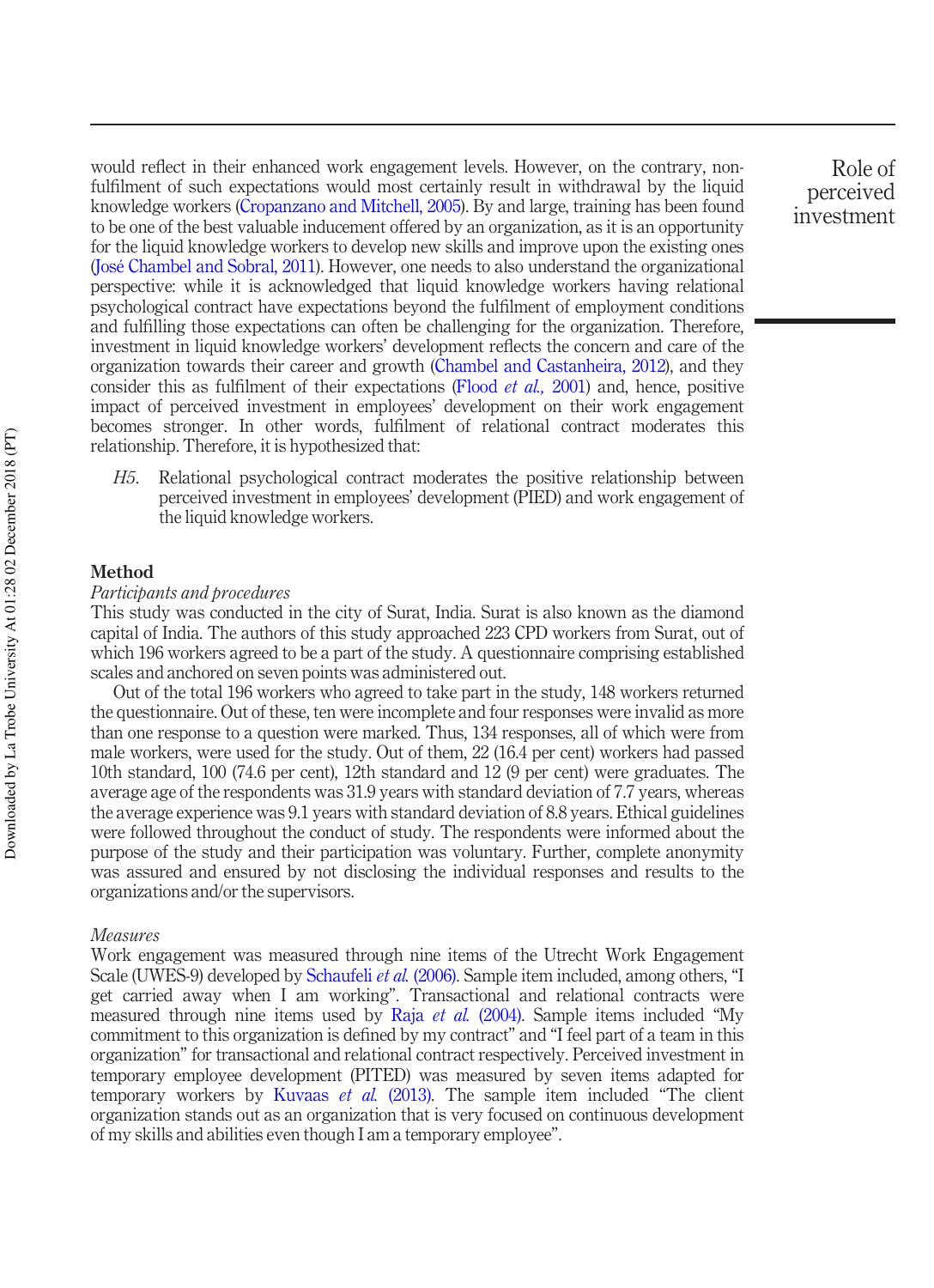**IGOSS** 

Controls: age in years, experience in years and education level were used as controls as in previous studies (Bakker et al., 2012).

#### Data analyses

Initially, convergent and discriminant validities were established. Table I shows the relevant statistics and details of the conditions and cut-off values. We used hierarchical regression analysis with bootstrapping with 1,000 samples to test our hypotheses. The process macro developed by Hayes (2013) has been used in the analysis of moderation.

#### **Results**

Table I shows the mean and standard deviation of the variables and the bivariate correlation values.

The correlations between the four variables, that is, engagement, PITED and transaction and relational contracts, are significant and in expected direction (i.e. positive), whereas age and experience are positively correlated and unrelated to any other variable.

Table II shows the result of regression analyses for our hypotheses. Model 1 shows that the standardized effect of PITED on work engagement ( $\beta = 0.77^{***}$ ) is significant and positive, thus supporting H1. Model 2 shows the standardized effect of relational psychological contract on work engagement ( $\beta = 0.72^{***}$ ) is significant and positive, thus supporting H2. Model 3 shows the standardized effect of transactional psychological contract on work engagement ( $\beta$  = 0.71<sup>\*\*\*</sup>), which is significant and positive, thus supporting H3. Model 4 shows that the standardized effect of the interaction term of standardized variables relational contract and PITED is significant and positive ( $\beta$  =  $0.55***$ , thus supporting  $H4$ . To better understand the result, we applied conventional processes of plotting simple slopes at one standard deviation above and below the mean. Table II shows the conditional effect of PITED on work engagement at values of the relational contract and Figure 1 presents the results graphically. At high levels of relational contract, the relationship between PITED and work engagement is stronger.

Model 5 shows that the standardized effect of the interaction term of standardized variables transactional contract and PITED is not significant ( $\beta = 0.11$ ); thus, H<sub>5</sub> is not supported.

|                  | Mean  | SD   | <b>AVE</b> | <b>MSV</b> |            |            |           |          | ۰.         |
|------------------|-------|------|------------|------------|------------|------------|-----------|----------|------------|
| 1. PITED         | 4.05  | 1.72 | 0.863      | 0.523      | (0.829)    |            |           |          |            |
| 2. Relational    | 2.72  | 1.18 | 0.829      | 0.624      | $0.678***$ | (0.864)    |           |          |            |
| 3. Transactional | 4.45  | 1.47 | 0.715      | 0.518      | $0.605***$ | $0.594***$ | (0.845)   |          |            |
| 4. Engagement    | 3.5   | 1.64 | 0.815      | 0.624      | $0.723***$ | $0.79***$  | $0.72***$ | (0.803)  |            |
| 5. Age           | 31.87 | 7.7  |            |            | 0.022      | 0.01       | $-0.078$  | $-0.069$ |            |
| 6. Experience    | 9.09  | 8.76 |            |            | 0.041      | 0.04       | 0.026     | 0.01     | $0.892***$ |

Notes:  $N = 134$ .  ${}^*\!p < 0.05$ ;  ${}^{**}\!p < 0.01$ ;  ${}^{***}\!p < 0.001$ ; Standard deviation (SD) and construct reliability (CR) are above the desirable cut-off of 0.7 (Hair et al., 2010). Convergent validity: Cronbach's alphas in parentheses for multi-item variables are above the desirable cut-off of 0.7 (Nunnally et al., 1967) and average variance extracted (AVE) is above the desirable cut-off of 0.5 (Fornell and Larcker, 1981). Discriminant *validity:* Maximum shared variance  $(MSV) < AVE$  and square root of AVE greater than inter-construct correlations (Hair et al., 2010)

Table I.

Mean, standard deviations, correlation, Cronbach's alpha, construct reliability and average variance extracted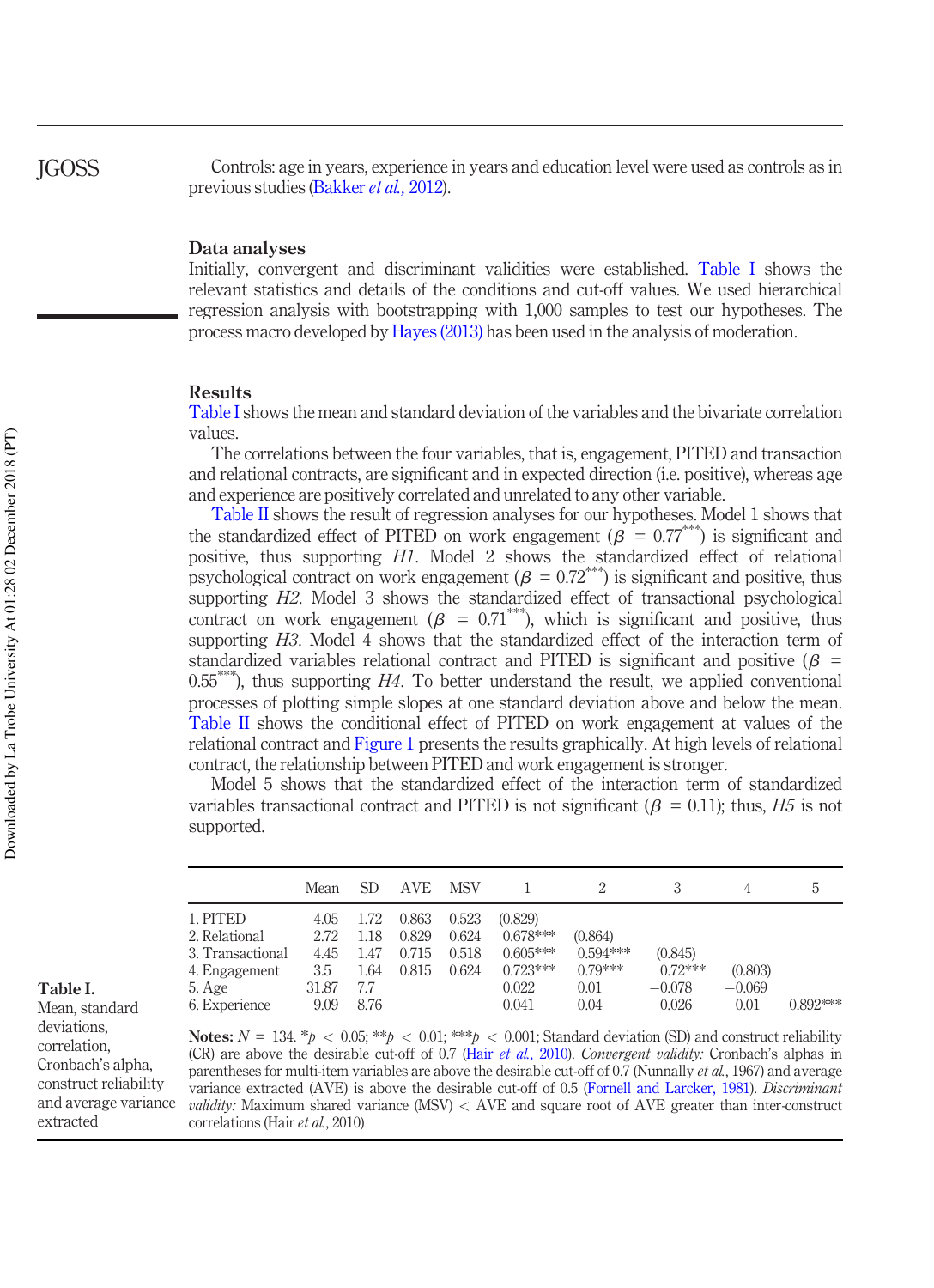|                                                                                                                                                    | Model 1                                       | Model 2                          | Dependent variable: work engagement<br>Model 3 | Model 4                             | Model 5                             | Role of<br>perceived                                                                                    |
|----------------------------------------------------------------------------------------------------------------------------------------------------|-----------------------------------------------|----------------------------------|------------------------------------------------|-------------------------------------|-------------------------------------|---------------------------------------------------------------------------------------------------------|
| Adjusted $R$ square<br>F                                                                                                                           | 0.60<br>$25.50***$                            | 0.49<br>16.60***                 | 0.46<br>15.07***                               | 0.77<br>84.34***                    | 0.71<br>139.42***                   | investment                                                                                              |
| Control variable<br>Age<br>Qualification<br>Experience                                                                                             | $-0.29#$<br>$-0.05$<br>0.22                   | $-0.23$<br>0.08<br>0.19          | 0.031<br>0.08<br>$-0.04$                       | $-0.02$<br>0.26<br>0.01             | $-0.03$<br>0.12<br>0.02             |                                                                                                         |
| Independent variables<br><b>PITED</b><br>Relational<br>$PITED \times Relational contract$<br>Transactional<br>$PITED \times Transational contract$ | $0.77***$                                     | $0.72***$                        | $0.71***$                                      | $0.88***$<br>0.24<br>$0.55***$      | $0.63***$<br>0.28<br>0.11           | Table II.<br>Results of<br>hierarchical<br>regressions and                                              |
| Conditional effects<br>Relational contract<br>$-1.18$<br>$\Omega$<br>1.18                                                                          | Effect<br>$0.32***$<br>$0.88***$<br>$1.18***$ | <b>SE</b><br>0.1<br>0.22<br>0.41 | t.<br>3.11<br>4.54<br>3.97                     | <b>LLCI</b><br>0.12<br>0.55<br>0.81 | <b>ULCI</b><br>0.53<br>1.14<br>2.44 | conditional effect of<br>PITED on work<br>engagement at<br>values of the<br>relational<br>psychological |



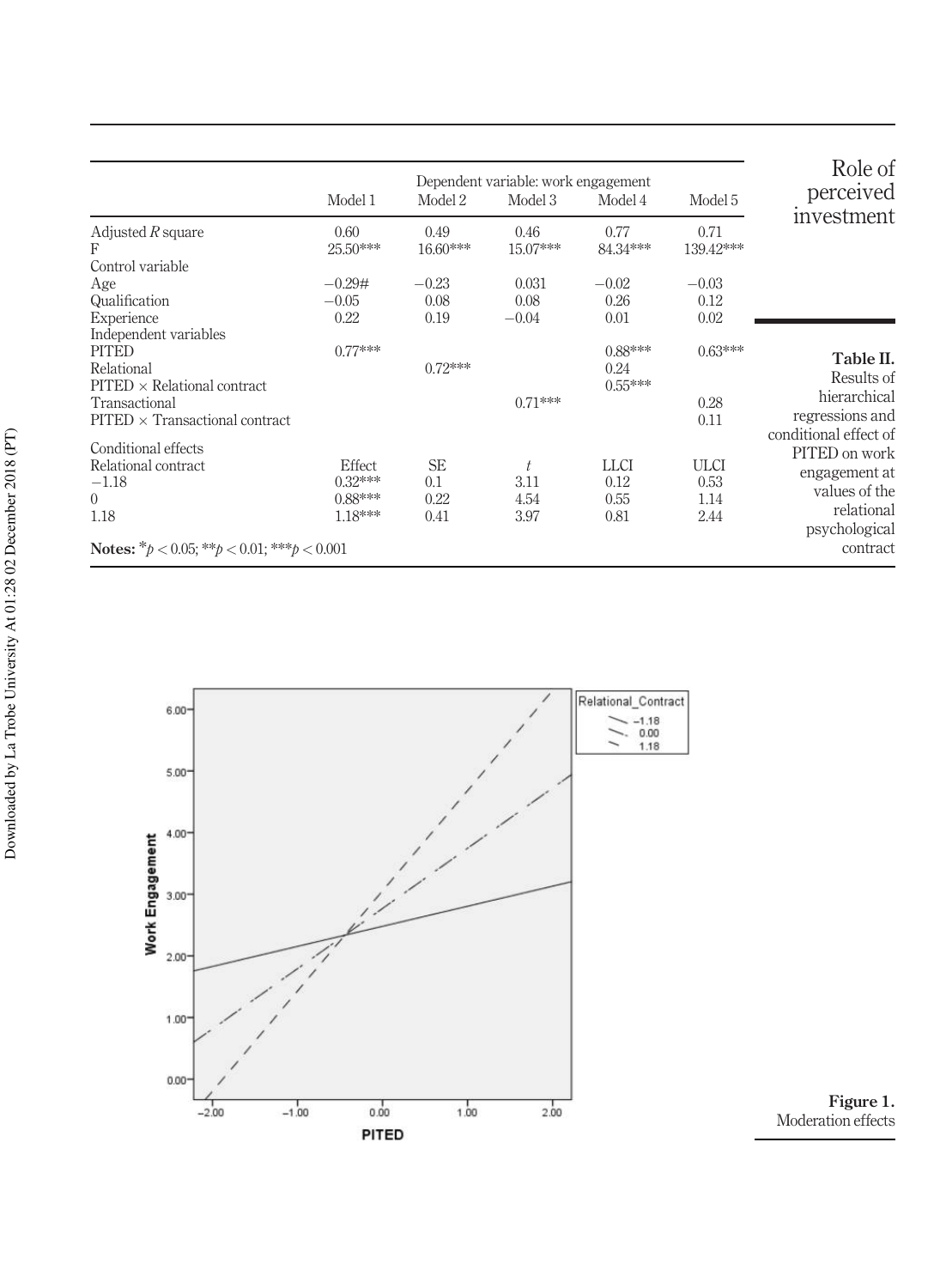#### **Discussion IGOSS**

The importance of the context in management studies needs be emphasized especially with Asian countries, which have high level of inter as well as inter country heterogeneity. Porting Western management principles without adjusting for these contextual differences can lead to flawed execution. Past studies have shown the uniqueness of the Indian context (Pandey and Singh, 2015a, 2016; Jha and Pandey, 2015) and working conditions (Pandey et al., 2018) along with the applicability of the Indian knowledge to western settings (Pandey et al., 2016; Pandey and Singh, 2015c) and recommended approaches (Pandey, 2018). The CPD industry operates under volatile business environments and the rate of new skill formation is low. Consequently, this labour-intensive sector faces scarcity of technically skilled workers. Many Indian CPDs, who believe that human intervention is still important, have started developing talent by investing in the development of employees.

Given their strategic contribution to the success of the CPD industry at a macro level, along with the monotony of the work at the micro level (which requires high concentration, long hours on machine for design, cutting and polishing), it is necessary to examine the factors that actually influence their work engagement levels. The results present interesting insights into the work engagement for liquid knowledge workers in the diamond industry. It puts in perspective the perceived investments in liquid knowledge worker's development, invoking two dimensions of psychological contracts (i.e. transactional and relational) as the prime antecedents to their work engagement levels. Investment in their development is seen by these workers as an HRM initiative on the part of CPDs, and hence they reciprocate by demonstrating enhanced engagement levels. From the perspective of the organization, these workers represent mobile human assets that work in a seasonal but high skilled and trustbased industry.

The business model of Indian CPDs is dependent on the availability of enough highskilled employees to ensure timely delivery and employee-specific skill, as the quality of the "cut" actually determines the value of a finished diamond (Varkkey and Kumar, 2013). Investment in training the liquid knowledge workers not only helps the organization in enriching its human capital but also affects the latter's work engagement level; moreover, the training gives them the chance to learn new and effective way of doing their work making their job meaningful. After training, they try to apply the new learning at work and it makes their job interesting. The advent of technology in the diamond industry has also made training relevant, as earlier cutting and polishing was done manually. CPDs now have to invest in upgrading the technical skills of its employees besides the liquid knowledge workers to reap the full benefits. Furthermore, training helps the liquid knowledge workers gain new skills, which would help them in negotiating better employment conditions in the future (possibly even with the same employer), thus increasing their earning.

Typically, new knowledge acquisition is expected to be the responsibility of employee and/or the liquid knowledge worker many of them who fail to access training opportunities or cannot afford the costs get left out of future employment opportunities or cannot lay stakes for higher pay. Witnessing active investments made by the organizations for their development, they realize that the CPDs are fulfilling their unstated expectations, and thereby influencing their employer–employee psychological contract.

The psychological contract is both transactional and relational in nature and aids in enhancing work engagement too. The transactional psychological contract enables the workers to have a structured relationship with the organization, which is essential for the vulnerable categories of liquid employees who in most cases are not financially strong. Past studies have shown how respondents who are not from the upper strata in terms of monetary and social resources value miniscule resources (Pandey and Roberts, 2012;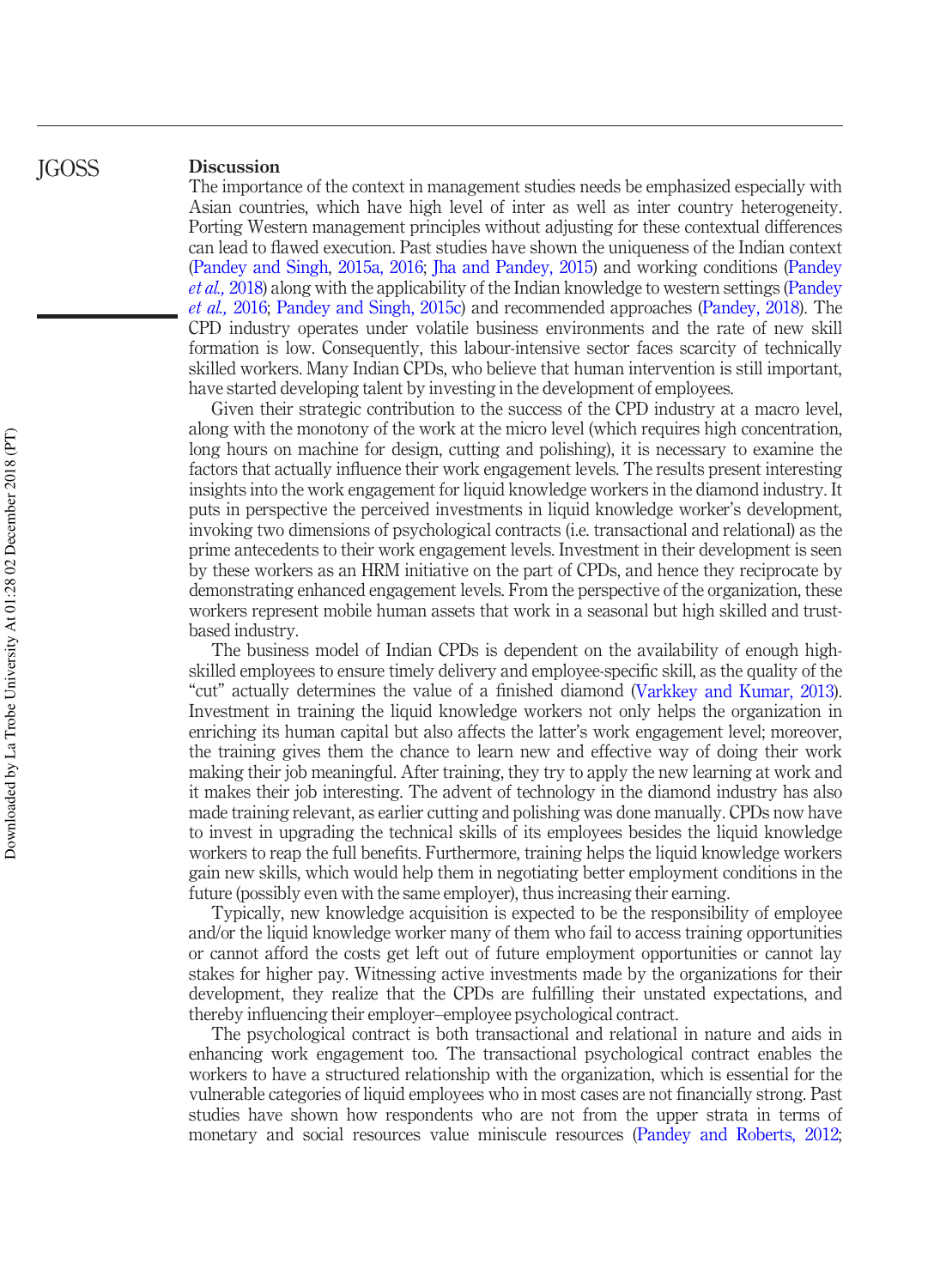Pandey and Singh, 2015b; Ghanshala et al., 2013). The importance of psychological resources has especially been established in the Indian context (Jha and Pandey, 2016; Pandey, 2016; Sinha et al., 2017). Unlike other liquid knowledge workers such as consultants, who charge a premium for their services and often work on retainer basis, these workers rely on the demand and supply of labour in the industry. This adds to the uncertainty, which is greatly reduced by a structured transactional psychological contract. Relational contract also plays a role as a social cohesive force in the industry. A relational contract aids the employees, especially the liquid workforce, in forging close bonds with the organization and thus be more engaged with the work. The nature of the industry, especially in India, operates on the principles of trust among buyers and sellers and forges close ties among the workers and their employers too, which is reflected through relational contracts. The results of the moderation hypotheses show the importance of the relational contract as compared to the transactional contract by showing that in addition to the direct impact on work engagement, it also accentuates the positive impact of perceived investment in employee development on work engagement. The development of relational psychological contract thus gains more significance in these close-knit work settings.

#### Theoretical contribution

From the lens of the JD-R model, that is, the job demands–resources model (Bakker and Demerouti, 2007), one could certainly say that the developmental effort provides resources to employees perform their work effectively and be more engaged in their work (Schaufeli and Bakker, 2004). On one hand, transactional contract reduces the uncertainty over the job demands and, on the other, psychological contract helps enhance the psychological resources of the individual, thus affecting their work engagement. The dual nature of psychological contract thus provides interesting insights for the JD-R model. Similarly, the conservation of resources theory (Hobfoll, 1989) also aids in understanding the findings from the resource flow perspective. Transactional psychological contract prevents loss of resources, whereas PIED along with relational psychological contract enhances gain of resources.

Based on these findings, the authors propose a "star matrix" (Figure 2) about the efficacy of psychological contract and PIED on work engagement. The number of stars represents the efficacy of the strategy. The three stars strategy used in both transactional and relational contract with high PIED works best. In this strategy, transactional psychological contract prevents loss of resources, whereas the other two aid in gaining resources. This is followed by either both transactional and relational contracts with low PIED or high PIED with relational contract. The use of only one – relational or transactional or PIED – would lead to lowest benefit as either there will be enhancement of resources with simultaneous loss or no loss of resources with no augmentation.

| Psychological Contract Combinations | <b>Stars</b> |           |
|-------------------------------------|--------------|-----------|
| Transactional + Relational          |              | ***       |
| Relational                          |              | **        |
| Transactional                       |              |           |
|                                     | Low PIED     | High PIED |

Figure 2. Star matrix of engagement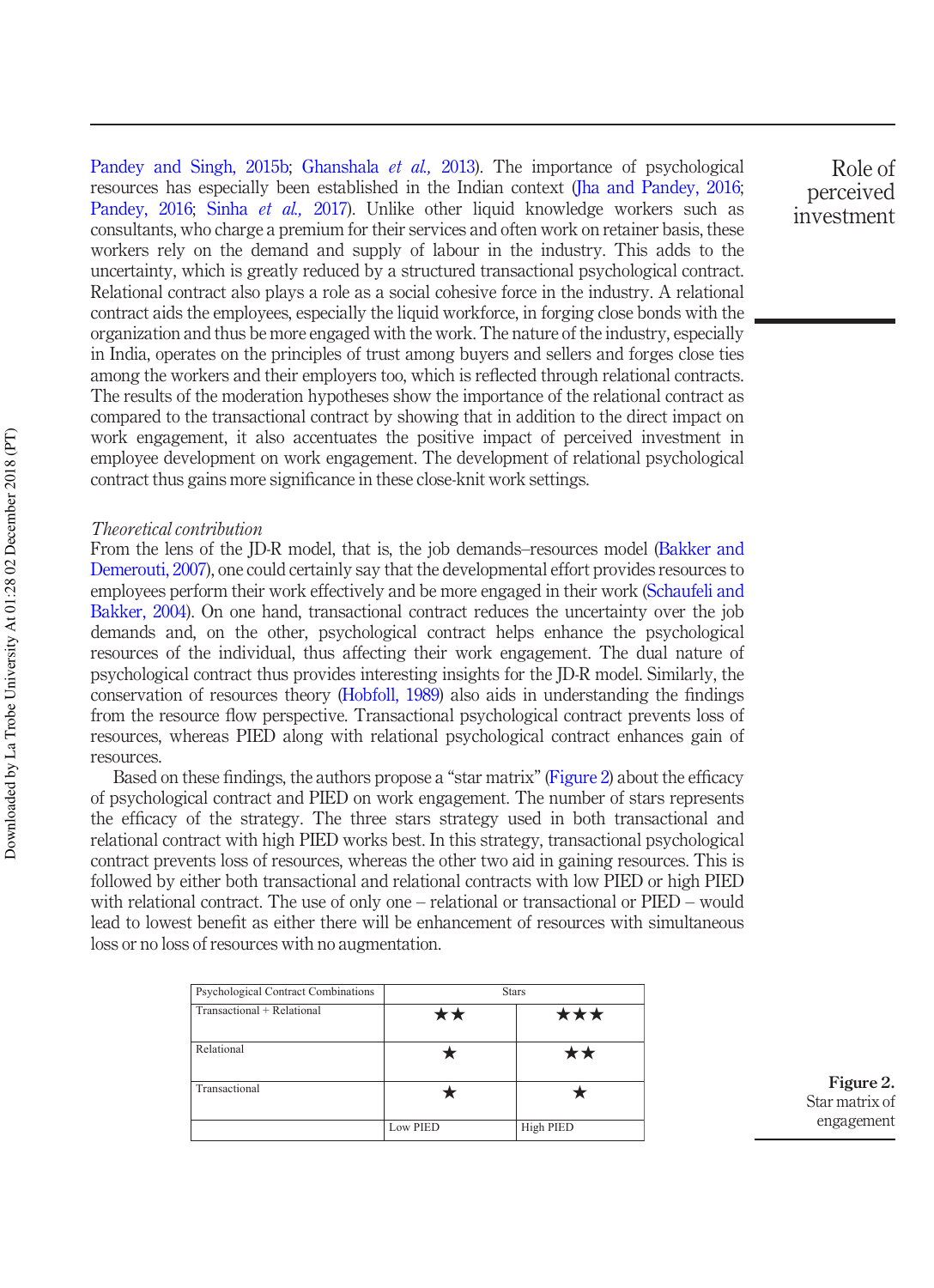### Implications for practice

Knowledge requirements dictate many organizational decisions of make or buy nature (Vyankatrao and Jenamani, 2008) especially in software industry (Mishra and Mahanty, 2015) these decisions in turn have an impact on contractual typology (Fink *et al.*, 2018) and thus hiring of permanent or temporary workforce and organizational learning (Yakhlef, 2009). The study stressed how investment in development of the employees influences their work-engagement level which is also important in the HR offshoring context (Kuntz and Roberts, 2014).

The findings of the study have great implication for the CPD industry as success of this industry highly depends upon the cutting and polishing skills of liquid knowledge workers who are employed in large number. Engaging liquid knowledge workers is perquisite for reaping the long-term benefits. Developmental efforts are necessary for having an engaged workforce, but the results of this study stress that these developmental efforts must also be perceived by the workforce as being effective to actually enhance their work engagement levels. In addition, this industry works on trust between employee and employer. Our findings suggest, investment in development of liquid knowledge workers indicates their contribution in the firm is valued by the way of providing opportunities to upgrade their skills, which in turn, strengthen the trust between employee and employer. Absence of union despite being labour-intensive industry shows how trustful employee–employer relation is appreciated in the industry. This study highlights how psychological contract can be fulfilled by the way of investing in development of its liquid knowledge workers. Other labour-intensive industry in the country like manufacturing, and banking have been struggling to maintain peace between employee and employer. These industries have witnessed bitter taste of industrial relations in past and now, whereas CPD units are managing employee relations effectively. One of the reasons for successful management of employee relations in CPD industry is meeting each other's expectations. Investment in development of liquid knowledge worker is one of the ways to improve trust between employee and employer, which in turn gives assurance to the workers that their other expectations too will be fulfilled; hence, they feel highly engaged at work. Therefore, other labour-intensive industry using liquid knowledge workers can also learn the way CPD units manage its workforce.

In the specific context of the Indian CPD industry, these developmental efforts focus on initial training protocols dealing with in-house training, which in turn is based on the level of trust with the employer. In many companies, the workforce is allowed to work on actual diamonds to enhance their skills. The organization here willingly loses the higher return that could be fetched by giving that work to a master artisan, whereas the same work done by the master artisan would fetch higher returns. The initial investment in terms of forgone monetary value is of importance in these settings for liquid knowledge workers. This investment in training is compounded by the atmosphere in these firms where peer learning is encouraged; moreover, the layout of the workplace is such that they can see each other's work and seek inspiration and feedback. This goes to develop the relational contract of the workforce wherein they develop bonds with the company who, in turn, manifests this through cohesion, helping behaviour and work engagement. They also work with master craftsmen who impart to them the finer nuances of the trade. They also enjoy guidance from their supervisors, sometimes even owners, who themselves have been workers in past and have therefore a keen interest in their development. This is augmented by the certifications that have recently been awarded in the industry to eligible workers, which build up their employability, provide a sense of accomplishment and enhance the social standing of the younger generation. Government programmes like the Pradhan Mantri Kaushal Vikas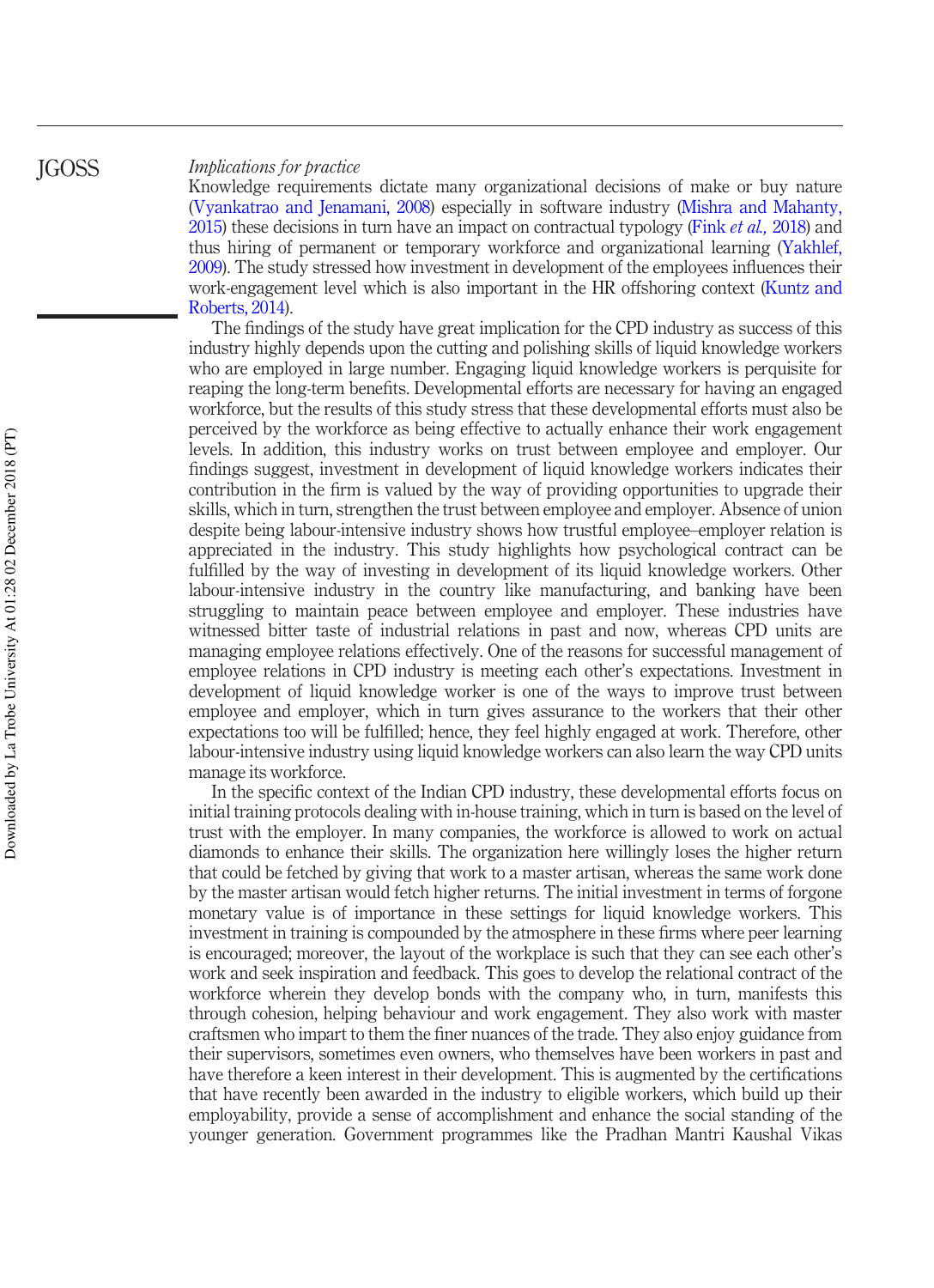Yojana, dealing with skill development provide impetus to such efforts. The significance of such factors have been shown to reduce turnover in Indian context (Sengupta and Dev, 2013).

As noted earlier, it is of prime importance to reiterate that psychological contracts are as important as the written ones, and development of both transactional and relational contract is essential for an engaged workforce. This relational approach is also essential as the sector deals with high-value goods and thereby relies a lot on trust. Any deviant workplace behaviour or intentional mistakes in the job could in effect lead to high losses for the organization. CPD units have managed "implicit contracts" with their employees effectively, which goes on to shape managerial and workers' course of action (Ehrenberg and Smith, 2016). Rousseau (1989) had noted that implicit contract was obligations between the parties, shaped by the social structure in which the relationship prevailed. Implied contract involves mutual trust, reciprocity and predictability based on shared norms of behaviour and future expectations (Weick, 1981). The workforce in the CPD industry is considered as extended family members of the entrepreneurs (Varkkey and Kumar, 2013); they are invited for various festival celebrations, for example, where the CPD unit head participates in celebration with workers. Engelshoven (1999) observed that a reason for the absence of mass protests and strikes were largely due to this family image that reinforces the sense of belonging. Employment relationships between employee and employer are based on mutual trust (Rao and Bhatnagar, 2009). Consequently, the employees believe that their owner would support them in their bad times and fulfil the implicit psychological contract.

Liquid knowledge workers have been seen as glamourized educated professionals like consultants or people who use their skill base in socially escalated sectors like IT. An important contribution of this study is to look at liquid knowledge workers from a fresh point of view: employees engaged in professions that require skills not reflected in their educational qualifications. The findings (although specific to the Indian CPD industry) therefore may be generalized with proper discretion to other settings, which rely on application of specialized skills (yet not reflected by academic accomplishments) to execute specialized tasks. This can aid organizations to perform in a competitive market like construction, food processing, tourism and hospitality, to name a few. The CPD industry's success story has profound implications for a popular and young country like India where government wishes to encourage manufacturing in the country through programmes like "Make in India".

#### Limitations, future directions and conclusion

Our study has drawn the sample from a very specific industry and from a particular region of India. Any generalization to other liquid knowledge workers in other settings and other regions must be taken up with caution. The study relies on a single source of data, which is cross-sectional in nature. Future studies could therefore look at longitudinal studies with multisource data. We studied liquid knowledge workers from a section of the workforce that is not financially and academically strong. However, they do possess the skills to carry out specialized tasks. The demographic dividend of the Indian subcontinent does not rest solely on highly educated and liquid workforce but also on less educated but skilled workforce, which could very well be the building blocks for the "Make in India" campaign.

Our study has found the importance of PIED and psychological contract in enhancing work engagement through different mechanisms. These findings would add to the repertoire of knowledge that is already available about the dynamics of engaging a liquid workforce.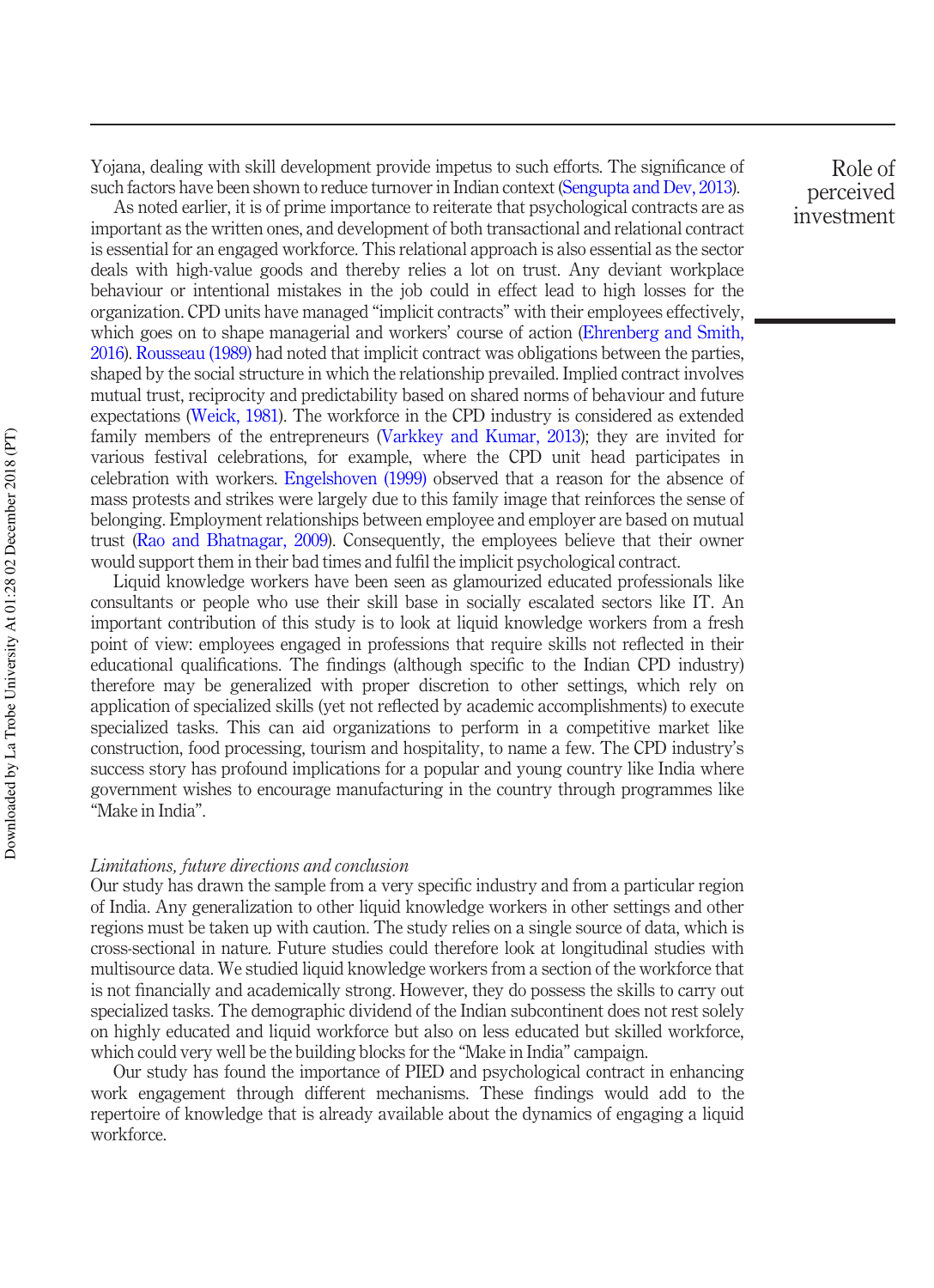#### References **IGOSS**

- Agarwal, U.A. (2016), "Examining perceived organizational politics among indian managers: engagement as mediator and locus of control as moderator", International Journal of Organizational Analysis, Vol. 24 No. 3, pp. 415-437.
- Allen, D.G., Shore, L.M. and Griffeth, R.W. (2003), "The role of perceived organizational support and supportive human resource practices in the turnover process", Journal of Management, Vol. 29 No. 1, pp. 99-118.
- Aselage, J. and Eisenberger, R. (2003), "Perceived organizational support and psychological contracts: a theoretical integration", Journal of Organizational Behavior, Vol. 24 No. 5, pp. 491-509.
- Bakker, A.B. and Demerouti, E. (2007), "The job demands-resources model: state of the art", Journal of Managerial Psychology, Vol. 22 No. 3, pp. 309-328.
- Bakker, A.B., Demerouti, E. and Lieke, L. (2012), "Work engagement, performance, and active learning: the role of conscientiousness", Journal of Vocational Behavior, Vol. 80 No. 2, pp. 555-564.
- Bal, P.M., Kooij, D.T. and De Jong, S.B. (2013), "How do developmental and accommodative HRM enhance employee engagement and commitment? the role of psychological contract and SOC strategies", Journal of Management Studies, Vol. 50 No. 4, pp. 545-572.
- Barney, J. (1991), "Firm resources and sustained competitive advantage", *Journal of Management*, Vol. 17 No. 1, pp. 99-120.
- Bhatnagar, J. (2012), "Management of innovation: role of psychological empowerment, work engagement and turnover intention in the indian context", The International Journal of Human Resource Management, Vol. 23 No. 5, pp. 928-951.
- Biswas, S., Varma, A. and Ramaswami, A. (2013), "Linking distributive and procedural justice to employee engagement through social exchange: a field study in India", *The International Journal* of Human Resource Management, Vol. 24 No. 8, pp. 1570-1587.
- Blau, P.M. (1964), "Exchange and Power in Social Life", John Wiley, New York, NY.
- Breman, J. (1996), "Footloose Labour: Working in India's Informal Economy", (Vol. 2), Cambridge University Press. Cambridge.
- Chambel, M.J. and Castanheira, F. (2012), "Training opportunities and employee exhaustion in call centres: mediation by psychological contract fulfilment", International Journal of Training and Development, Vol. 16 No. 2, pp. 107-117.
- Chaudhary, R. and Rangnekar, S. (2017), "Development climate and work engagement: a multilevel study", Evidence-Based HRM: A Global Forum for Empirical Scholarship, Vol. 5 No. 2, pp. 166- 182.
- Chaudhary, R., Rangnekar, S. and Barua, M.K. (2012), "HRD climate, occupational self-efficacy and work engagement: a study from India", *The Psychologist-Manager Journal*, Vol. 15 No. 2, pp. 86-105.
- Choi, M. and Yoon, H.J. (2015), "Training investment and organizational outcomes: a moderated mediation model of employee outcomes and strategic orientation of the HR function", The International Journal of Human Resource Management, Vol. 26 No. 20, pp. 2632-2651.
- Cropanzano, R. and Mitchell, M.S. (2005), "Social exchange theory: an interdisciplinary review", Journal of Management, Vol. 31 No. 6, pp. 874-900.
- De Jong, J., Schalk, R. and De Cuyper, N. (2009), "Balanced versus unbalanced psychological contracts in temporary and permanent employment: associations with employee attitudes", Management and Organization Review, Vol. 5 No. 3, pp. 329-351.
- DelCampo, R.G. (2007), "Understanding the psychological contract: a direction for the future", Management Research News, Vol. 30 No. 6, pp. 432-440.
- Dessler, G. and Varkkey, B. (2015), "Human Resource Management", Dorling Kindersley, India.
- Ehrenberg, R.G. and Smith, R.S. (2016), "Modern Labor Economics: Theory and Public Policy", Routledge, Abington.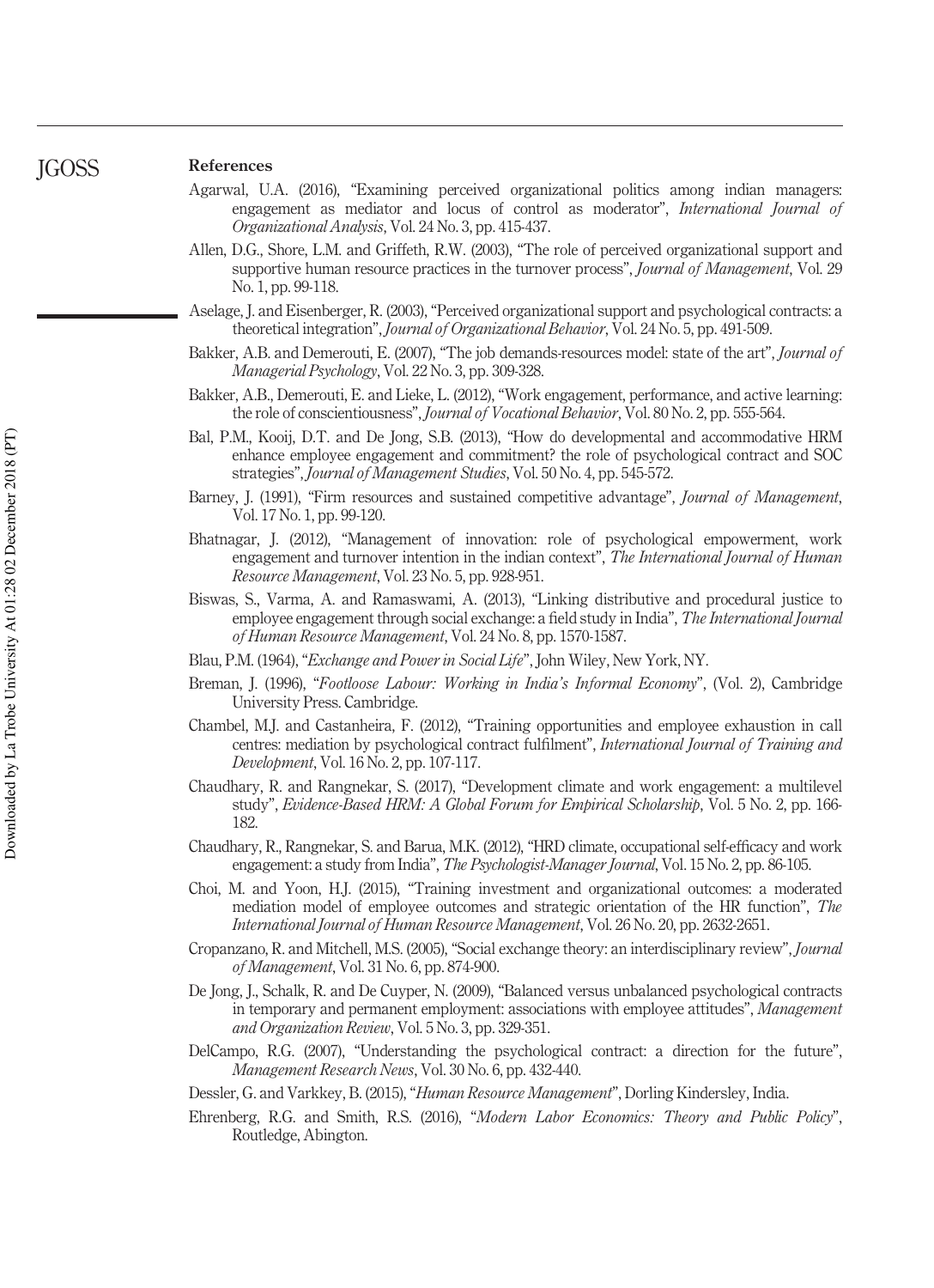- Engelshoven, M. (1999), "Diamonds and patels: a report on the diamond industry of surat", Contributions to Indian Sociology, Vol. 33 Nos. 1/2, pp. 353-377.
- Fink, L., Wyss, S. and Lichtenstein, Y. (2018), "Aligning flexibility with uncertainty in software development arrangements through a contractual typology", Journal of Global Operations and Strategic Sourcing, Vol. 11 No. 1, pp. 2-26.
- Flood, P.C., Turner, T., Ramamoorthy, N. and Pearson, J. (2001), "Causes and consequences of psychological contracts among knowledge workers in the high technology and financial services industries", International Journal of Human Resource Management, Vol. 12 No. 7, pp. 1152-1165.
- Fontinha, R., Chambel, M.J. and Cuyper, N.D. (2014), "Training and the commitment of outsourced information technologies' workers: psychological contract fulfilment as a mediator", Journal of Career Development, Vol. 41 No. 4, pp. 321-340.
- Fornell, C. and Larcker, D.F. (1981), "Evaluating structural equation models with unobservable variables and measurement error", Journal of Marketing Research, Vol. 18 No. 1, pp. 39-50.
- Ghanshala, K.K., Pant, D. and Pandey, J. (2013), "A gaps approach to access the efficiency and effectiveness of IT-initiatives in rural areas: case study of Samalta, a village in the Central Himalayan region of India", International Journal of Advanced Computer Science and Applications, Vol. 4 No. 2, pp. 245-250.
- Gouldner, A.W. (1960), "The norm of reciprocity: a preliminary statement", *American Sociological* Review, Vol. 25 No. 2, pp. 161-178.
- Grant, D. (1999), "HRM, rhetoric and the psychological contract: a case of 'easier said than done", International Journal of Human Resource Management, Vol. 10 No. 2, pp. 327-350.
- Gupta, M. and Kumar, Y. (2015), "Justice and employee engagement: examining the mediating role of trust in Indian B-schools", Asia-Pacific Journal of Business Administration, Vol. 7 No. 1, pp. 89-103.
- Hair, J.F., Anderson, R.E., Babin, B.J. and Black, W.C. (2010), "Data Analysis: A Global Perspective", Pearson, NJ.
- Hayes, A.F. (2013), "Introduction to Mediation, Moderation, and Conditional Process Analysis: A Regression-Based Approach", Guilford Press, New York, NY.
- Hobfoll, S.E. (1989), "Conservation of resources: a new attempt at conceptualizing stress", *American* Psychologist, Vol. 44 No. 3, pp. 513-524.
- Jain, R.K. and Natarajan, R. (2011), "Factors influencing the outsourcing decisions: a study of the banking sector in India", Strategic Outsourcing: An International Journal, Vol. 4 No. 3, pp. 294-322.
- Jha, J.K. and Pandey, J. (2015),"Linking ethical positions and organizational commitment: the mediating role of job satisfaction", South Asian Journal of Management, Vol. 22 No. 4, pp. 63-84.
- Jha, J.K. and Pandey, J. (2016), "Spreading the light of knowledge: nexus of job satisfaction, psychological safety and trust", International Journal of Knowledge Management (Management), Vol. 12 No. 3, pp. 30-47.
- José Chambel, M. and Sobral, F. (2011), "Training is an investment with return in temporary workers: a social exchange perspective", Career Development International, Vol. 16 No. 2, pp. 161-177.
- Kalleberg, A.L. (2000), "Nonstandard employment relations: part-time, temporary and contract work", Annual Review of Sociology, Vol. 26 No. 1, pp. 341-365.
- Kanter, R.M. (2003), "Challenge of Organizational Change: How Companies Experience It and Leaders Guide It", Simon and Schuster, New York, NY.
- Kuntz, J. and Roberts, A. (2014), "Engagement and identification: an investigation of social and organisational predictors in an HR offshoring context", Strategic Outsourcing: An International Journal, Vol. 7 No. 3, pp. 253-274.
- Kuvaas, B. (2008), "An exploration of how the employee–organization relationship affects the linkage between perception of developmental human resource practices and employee outcomes", Journal of Management Studies, Vol. 45 No. 1, pp. 1-25.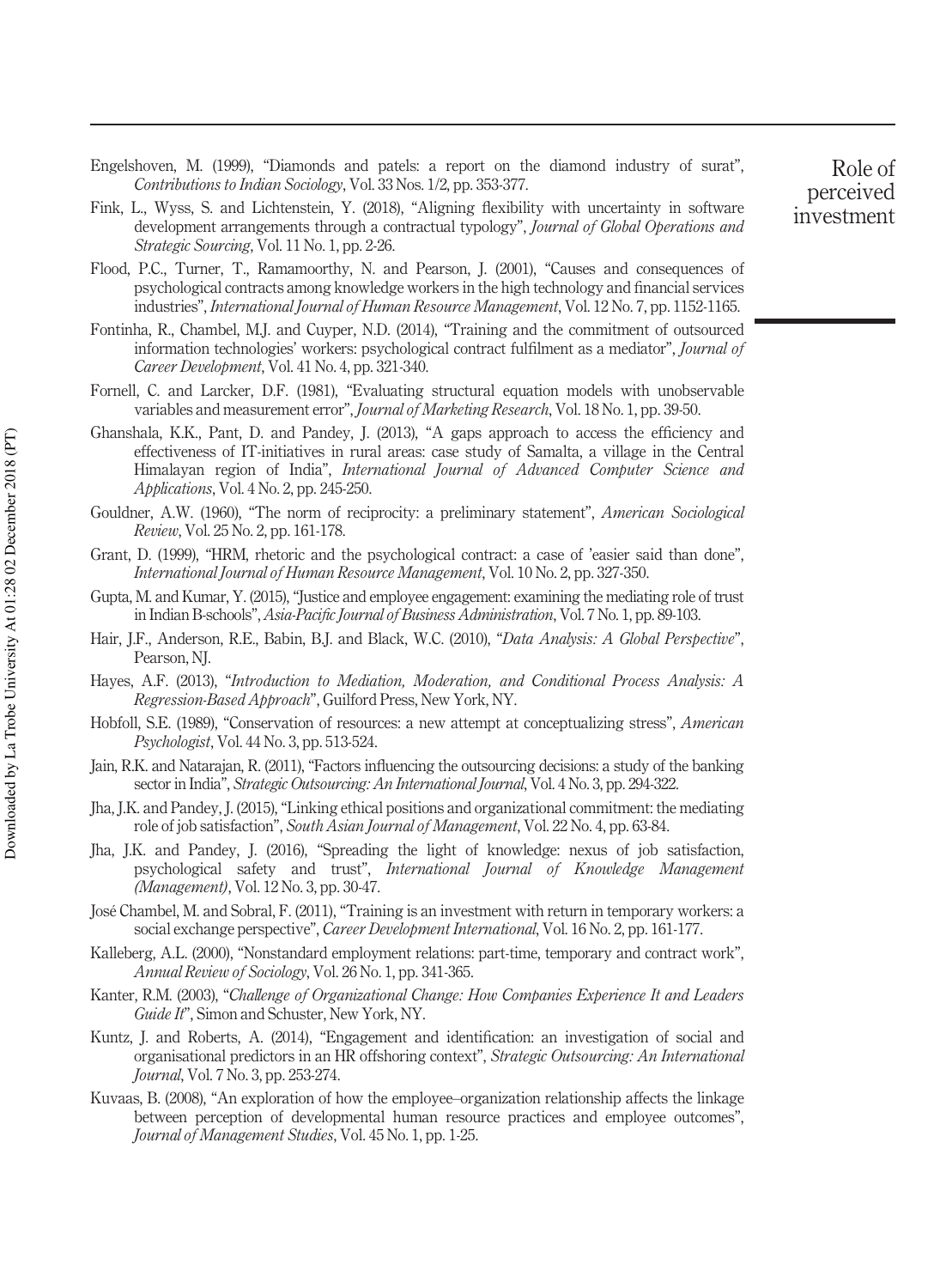| Kuvaas, B. and Dysvik, A. (2010), "Exploring alternative relationships between perceived investment in |  |  |  |  |
|--------------------------------------------------------------------------------------------------------|--|--|--|--|
| employee development, perceived supervisor support and employee outcomes", <i>Human</i>                |  |  |  |  |
| <i>Resource Management Journal, Vol. 20 No. 2, pp. 138-156.</i>                                        |  |  |  |  |

- Kuvaas, B., Buch, R. and Dysvik, A. (2013), "Happy together, or not? balanced perceived investment in standard and nonstandard employees", The International Journal of Human Resource Management, Vol. 24 No. 1, pp. 94-109.
- Lambert, L.S., Edwards, J.R. and Cable, D.M. (2003), "Breach and fulfilment of the psychological contract: a comparison of traditional and expanded views", *Personnel Psychology*, Vol. 56 No. 4, pp. 895-934.
- Lee, C.H. and Bruvold, N.T. (2003), "Creating value for employees: investment in employee development", The International Journal of Human Resource Management, Vol. 14 No. 6, pp. 981-1000.
- Millward, L.J. and Hopkins, L.J. (1998), "Psychological contracts, organizational and job commitment", Journal of Applied Social Psychology, Vol. 28 No. 16, pp. 1530-1556.
- Mishra, D. and Mahanty, B. (2015), "Business knowledge requirements and onsite offshore work division in Indian software outsourcing projects", Strategic Outsourcing: An International Journal, Vol. 8 No. 1, pp. 76-101.
- Morrison, E.W. and Robinson, S.L. (1997), "When employees feel betrayed: a model of how psychological contract violation develops", Academy of Management Review, Vol. 22 No. 1, pp. 226-256.
- Naik, L. (2016), "New liquid workforce your competitive advantage: feature-workplace planning", in HR Future, 3rd ed., McGraw Hill, New York, NY, pp. 26-27.
- Pandey, J. (2016), "Structural and psychological empowerment in rural India", *Indian Journal of* Industrial Relations, Vol. 51 No. 4, pp. 579-594.
- Pandey, J. (2018), "Managing emotional labor for service employees: an HRM-based approach", *Human* Resource Management International Digest, Vol. 26 No. 4, pp. 1-4.
- Pandey, J. and Roberts, R. (2012), "A study on empowerment of rural women through self help groups", Abhinav National Monthly Refereed Journal of Research in Commerce and Management, Vol. 1 No. 8, pp. 1-10.
- Pandey, J. and Singh, M. (2015a), "Asakti-Anasakti as mediator of emotional labor strategies and burnout: a study on ASHA workers", *Indian Journal of Industrial Relations*, Vol. 51 No. 1, pp. 57-69.
- Pandey, J. and Singh, M. (2015b), "A study on congruence between classical Nyaya Sutras and modern theories of knowledge", Journal of Human Values, Vol. 21 No. 2, pp. 106-115.
- Pandey, J. and Singh, M. (2015c), "Deciphering the distance between distance education and working professionals in difficult geographies", The Qualitative Report, Vol. 20 No. 5, pp. 596-607.
- Pandey, J. and Singh, M. (2016), "Donning the mask: effects of emotional labour strategies on burnout and job satisfaction in community healthcare", *Health Policy and Planning*, Vol. 31 No. 5, pp. 551-562.
- Pandey, J., Gupta, M. and Naqvi, F. (2016), "Developing decision making measure: a mixed method approach to operationalize Sankhya philosophy", European Journal of Science and Theology, Vol. 12 No. 2, pp. 177-189.
- Pandey, J., Singh, M. and Sohani, S.S. (2018), "Emotional labour of rural women in difficult geographies of an emerging economy: narratives of community healthcare workers of India", International Journal of Work Organisation and Emotion, Vol. 9 No. 2, pp. 159-186.
- Raja, U., Johns, G. and Ntalianis, F. (2004), "The impact of personality on psychological contracts", Academy of Management Journal, Vol. 47 No. 3, pp. 350-367.
- Rao, I. (2009), "Organizing the unorganized? the rise, recession and revival of the Indian diamond industry", Working Paper No. 2009-09-01, Indian Institute of Management, Ahmedabad.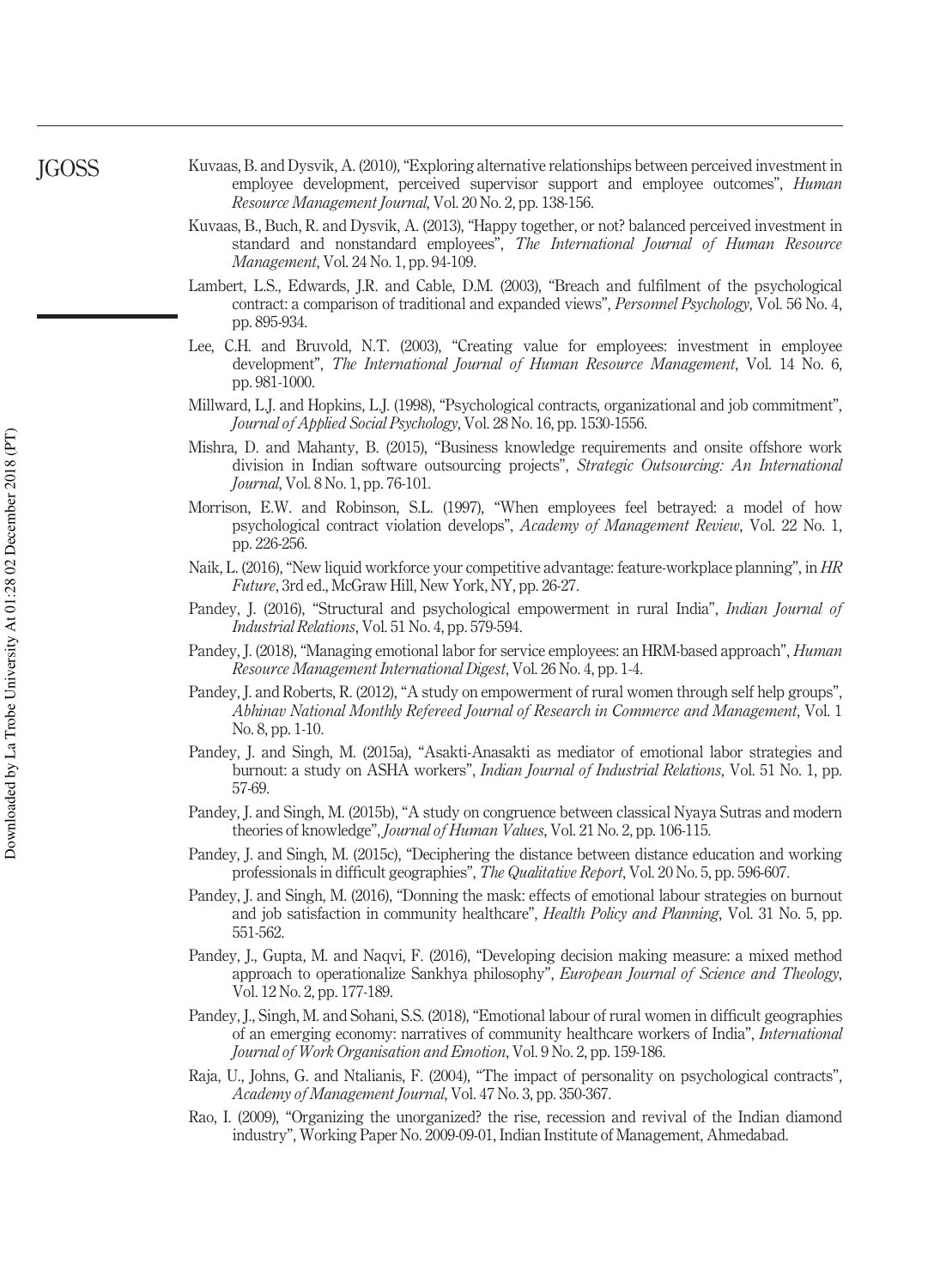- Rao, I. and Bhatnagar, D. (2009), "Surviving the recession: Venus jewel–a case study from the indian diamond industry", Vikalpa, Vol. 34 No. 3, pp. 79-100.
- Rhoades, L. and Eisenberger, R. (2002), "Perceived organizational support: a review of literature", Journal of Applied Psychology, Vol. 87 No. 4, pp. 698-714.
- Robbins, S.P., DeCenzo, D.A. and Coulter, M.K. (2008), "Fundamentals of Management: Essential Concepts and Applications", Pearson Prentice Hall, Upper Saddle River, NJ.
- Rousseau, D.M. (1989), "Psychology and implied contracts in organizations", Employee Responsibilities and Rights Journal, Vol. 2 No. 2, pp. 121-139.
- Rousseau, D.M. (1990), "Normative beliefs in fund-raising organizations: linking culture to organizational performance and individual responses", Group and Organization Management, Vol. 15 No. 4, pp. 448-460.
- Rousseau, D.M. (1995), Contracts in Organizations: Understanding Written and Unwritten Agreements, SAGE Publications, Thousand Oaks, CA.
- Rousseau, D.M. and Parks, J.M. (1993), "The contracts of individuals and organizations", Research in Organizational Behavior, Vol. 15, pp. 1-43.
- Rousseau, D.M. and Tijoriwala, S.A. (1998), "Assessing psychological contracts: issues, alternatives and measures", Journal of Organizational Behavior, The Psychological Contract at Work, Vol. 19 (Special Issue), pp. 679-695.
- Schaufeli, W.B., Bakker, A.B. and Salanova, M. (2006), "The measurement of work engagement with a short questionnaire: a cross-national study", Educational and Psychological Measurement, Vol. 66 No. 4, pp. 701-716.
- Schaufeli, W.B. and Bakker, A.B. (2004), "Job demands, job resources, and their relationship with burnout and engagement: a multi-sample study", Journal of Organizational Behavior, Vol. 25 No. 3, pp. 293-315.
- Sengupta, S. and Dev, S. (2013), "What makes employees stay? exploring the dimensions in context of urban-centric business process outsourcing industry in India", Strategic Outsourcing: An International Journal, Vol. 6 No. 3, pp. 258-276.
- Settoon, R.P., Bennett, N. and Liden, R.C. (1996), "Social exchange in organizations: perceived organizational support, leader–member exchange, and employee reciprocity", Journal of Applied Psychology, Vol. 81 No. 3, pp. 219-227.
- Shah, G. (2009), "The impact of economic globalization on work and family collectivism in India", Journal of Indian Business Research, Vol. 1 Nos. 2/3, pp. 95-118.
- Sharda, K. and Chatterjee, L. (2011), "Configurations of outsourcing firms and organizational performance: a study of outsourcing industry in India", Strategic Outsourcing: An International Journal, Vol. 4 No. 2, pp. 152-178.
- Sinha, A., Pandey, J. and Varkkey, B. (2017), "Professionalizing religious family-owned organizations: an examination of human resource challenges", South Asian Journal of Management, Vol. 24 No. 2, pp. 7-24.
- Tsui, A.S., Pearce, J.L., Porter, L.W. and Tripoli, A.M. (1997), "Alternative approaches to the employee– organization relationship: does investment in employees pay off?", Academy of Management Journal, Vol. 40 No. 5, pp. 1089-1121.
- Varkkey, B. and Kumar, R. (2013), "Keeping the sparkle on: workforce retention in Indian diamond cutting and polishing firms during economic recession", International Journal of Organizational Analysis, Vol. 21 No. 3, pp. 454-470.
- Vyankatrao, K.S. and Jenamani, M. (2008), "Make-or-buy: a case study at an Indian automobile company", Strategic Outsourcing: An International Journal, Vol. 1 No. 3, pp. 268-287.
- Vyas, M. (2007), "A Study on Social Security of Workers Working in Diamond Cutting and Polishing Industries of Gujarat", Mahatma Gandhi Labour Institute, Ahmedabad.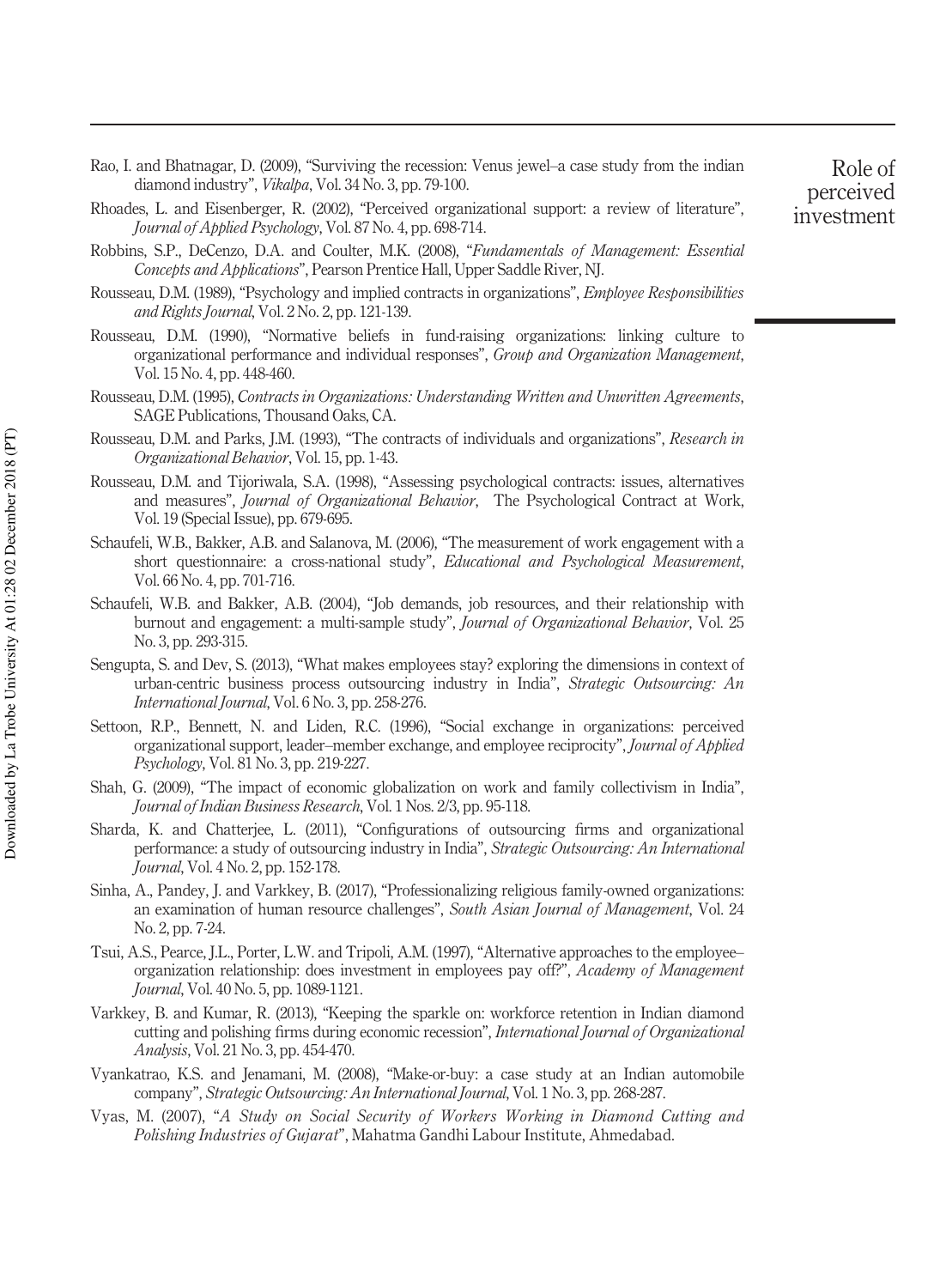Weick, K. (1981),"The Social Psychology of Organizing", Addison-Wesley, Reading, MA.

- White, B. (2011), "Beyond the Numbers: A Practical Approach for Individuals, Managers and Executives (Global Engagement Report 01/2011)", Princeton, NJ.
- Whitman, D.S., Van Rooy, D.L. and Viswesvaran, C. (2010), "Satisfaction, citizenship behaviors, and performance in work units: a Meta-analysis of collective construct relations", Personnel Psychology, Vol. 63 No. 1, pp. 41-81.
- Wu, J.B., Hom, P.W., Tetrick, L.E., Shore, L.M., Jia, L., Li, C. and Song, L.J. (2006), "The norm of reciprocity: scale development and validation in the Chinese context", Management and Organization Review, Vol. 2 No. 3, pp. 377-402.
- Xanthopoulou, D., Bakker, A.B., Demerouti, E. and Schaufeli, W.B. (2007), "The role of personal resources in the job demands-resources model", International Journal of Stress Management, Vol. 14 No. 2, pp. 121-141.
- Yakhlef, A. (2009), "Outsourcing as a mode of organizational learning", Strategic Outsourcing: An International Journal, Vol. 2 No. 1, pp. 37-53.
- Zaleska, K.J. and de Menezes, L.M. (2007), "Human resources development practices and their association with employee attitudes: between traditional and new careers", Human Relations, Vol. 60 No. 7, pp. 987-1018.

#### Further reading

- Bakker, A.B. and Leiter, M.P. (Eds) (2010), "Work Engagement: A Handbook of Essential Theory and Research", Psychology Press. London.
- India Brand Equity Foundation (2018), "Gems and jewellery industry in India", available at: www.ibef. org/industry/gems-jewellery-india.aspx (accessed 3 March 2017).
- Indian Mirror (2018), "Indian diamond industry", available at: www.indianmirror.com/indianindustries/diamond.html (accessed 3 June 2017).
- Kuvaas, B., Buch, R. and Dysvik, A. (2012), "Perceived training intensity and knowledge sharing: sharing for intrinsic and prosocial reasons", Human Resource Management, Vol. 51 No. 2, pp. 167-187.
- Podsakoff, P.M., MacKenzie, S.B., Lee, J.-Y. and Podsakoff, N.P. (2003), "Common method biases in behavioral research: a critical review of the literature and recommended remedies", *Journal of* Applied Psychology, Vol. 88 No. 5, pp. 879-903.
- Rayton, B.A. and Yalabik, Z.Y. (2014), "Work engagement, psychological contract breach and job satisfaction", International Journal of Human Resource Management, Vol. 25 No. 17, pp. 2382-2400.
- World of Work Report: Better Jobs for a Better Economy (2012), ILO, Geneva, available at: www.ilo.org/ global/research/global-reports/world-of-work/WCMS\_179453/lang–en/index.htm
- Wright, P.M., Dunford, B.B. and Snell, S.A. (2001), "Human resources and the resource based view of the firm", Journal of Management, Vol. 27 No. 6, pp. 701-721.
- Wright, P.M., McMahan, G.C. and McWilliams, A. (1994), "Human resources and sustained competitive advantage: a resource-based perspective", International Journal of Human Resource Management, Vol. 5 No. 2, pp. 301-326.
- Yeh, C.W. (2012), "Relationships among service climate, psychological contract, work engagement and service performance", Journal of Air Transport Management, Vol. 25, pp. 67-70.

#### About the authors

Jatinder Kumar Jha (Fellow of Indian Institute of Management Ahmedabad) is a faculty member at XLRI-Xavier School of Management, Jamshedpur. He teaches courses related to human resource management in the postgraduate, and executive education programmes at XLRI- Xavier School of Management Jamshedpur and has been actively involved in consulting and managerial development